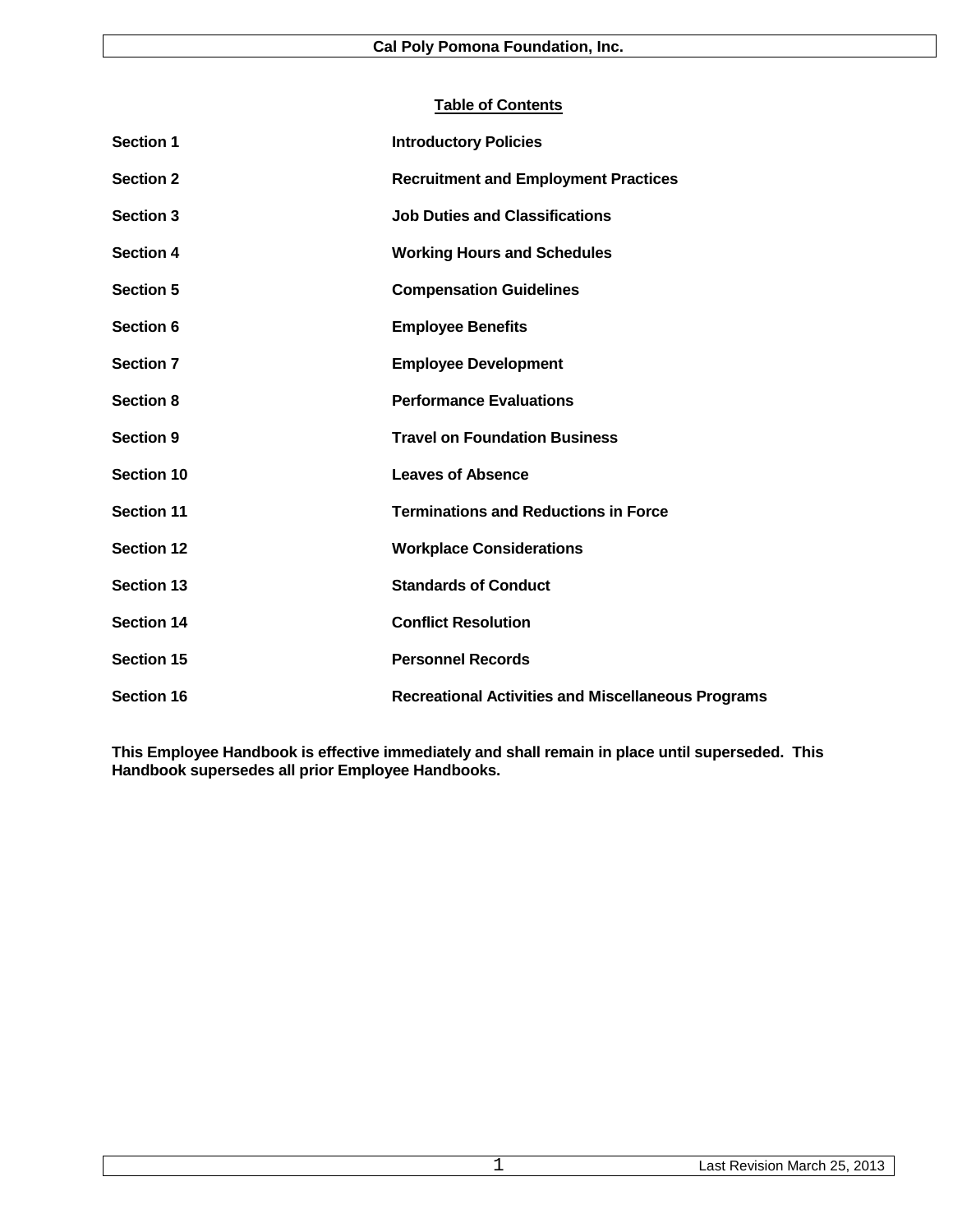# **INTRODUCTORY POLICIES**

# INTRODUCTION

The Cal Poly Pomona Foundation, Inc., established in 1966, is an integral component of the educational mission of the California State Polytechnic University at Pomona. The Foundation exists to provide the highest level of services to the campus constituencies. As an employee of the Foundation, we are hopeful you will find your employment to be professionally rewarding and challenging in meeting the needs of the campus community. We are a non-profit, self-supporting 501©3 auxiliary organization.

Because the quality of our employees is a key factor toward our success in performing our mission, we carefully select our new employees. In turn, we expect employees to recognize the service nature of the Foundation's mission and contribute to the success of our organization.

#### INTEGRATION CLAUSE AND THE RIGHT TO REVISE

The purpose of this Employee Handbook is to inform all employees about the policies, responsibilities, procedures, guidelines, benefits and work rules that apply to each employee of the Foundation.

This Handbook applies to all employees of the Foundation whether the employee is full time, part time, temporary, seasonal, or a student employee. This Handbook also applies to employees covered by the Management Compensation Plan, except where superseded by that Plan. The benefits provisions of this Handbook apply only to those employees who have been identified and are eligible for particular benefits, and generally, part time and student employees are not eligible to earn sick or vacation benefits, or health care insurance or pension benefits.

Please read this Handbook carefully - you are responsible for adhering to its contents. While you review this Handbook please keep in mind it is a guideline for employees and only highlights the Foundation's policies, practices, procedures, guidelines, rules and benefits. This Handbook is not intended to be a contract and should not be viewed as creating contractual obligations. Obviously, circumstances may require that the policies, practices, guidelines and benefits described in this Handbook change from time to time. The Foundation reserves the right to amend, supplement or rescind any of the provisions of this Handbook, other than its employment at will provisions, as it deems appropriate in its sole and absolute discretion. Change will be communicated as soon as practical. This Handbook is posted on the Foundation's website and is available at all times. Please ensure it is reviewed when considering employment related policy issues.

The Employment Services Department will be happy to answer any questions regarding the contents of this Handbook.

#### EQUAL EMPLOYMENT OPPORTUNITY POLICY

The Foundation is an equal opportunity employer and will not knowingly discriminate against any employee or applicant for employment in any unlawful manner. If an employee believes they have been subjected to any form of unlawful discrimination, they should inform the Employment Services Department. The Foundation will not retaliate or permit retaliation against any employee who complains of unlawful discrimination in the work place.

#### STATEMENT OF AT-WILL EMPLOYMENT STATUS

All employment with Cal Poly Pomona Foundation, Inc. is at-will and shall continue only upon the mutual consent of the Foundation and the employee. This means that an employee may terminate his or her employment with the Foundation at any time with or without cause or prior notice and the Foundation has similar rights. There is no promise that employment will continue for a set period of time, nor is there any promise that employment will terminate only under particular circumstances. No employee or representative of the Foundation has authority to make promises, representations or agreements inconsistent with this policy of at-will employment, other than the Foundation's Executive Director or the Chairperson of the Foundation Board of Directors, and the Executive Director and/or Chairperson may do so only pursuant to a written agreement signed by the employee and the Executive Director and/or Chairperson. This policy statement supersedes all written and oral representations that are in any way inconsistent with it and represents the complete and final policy of the Foundation on this subject matter.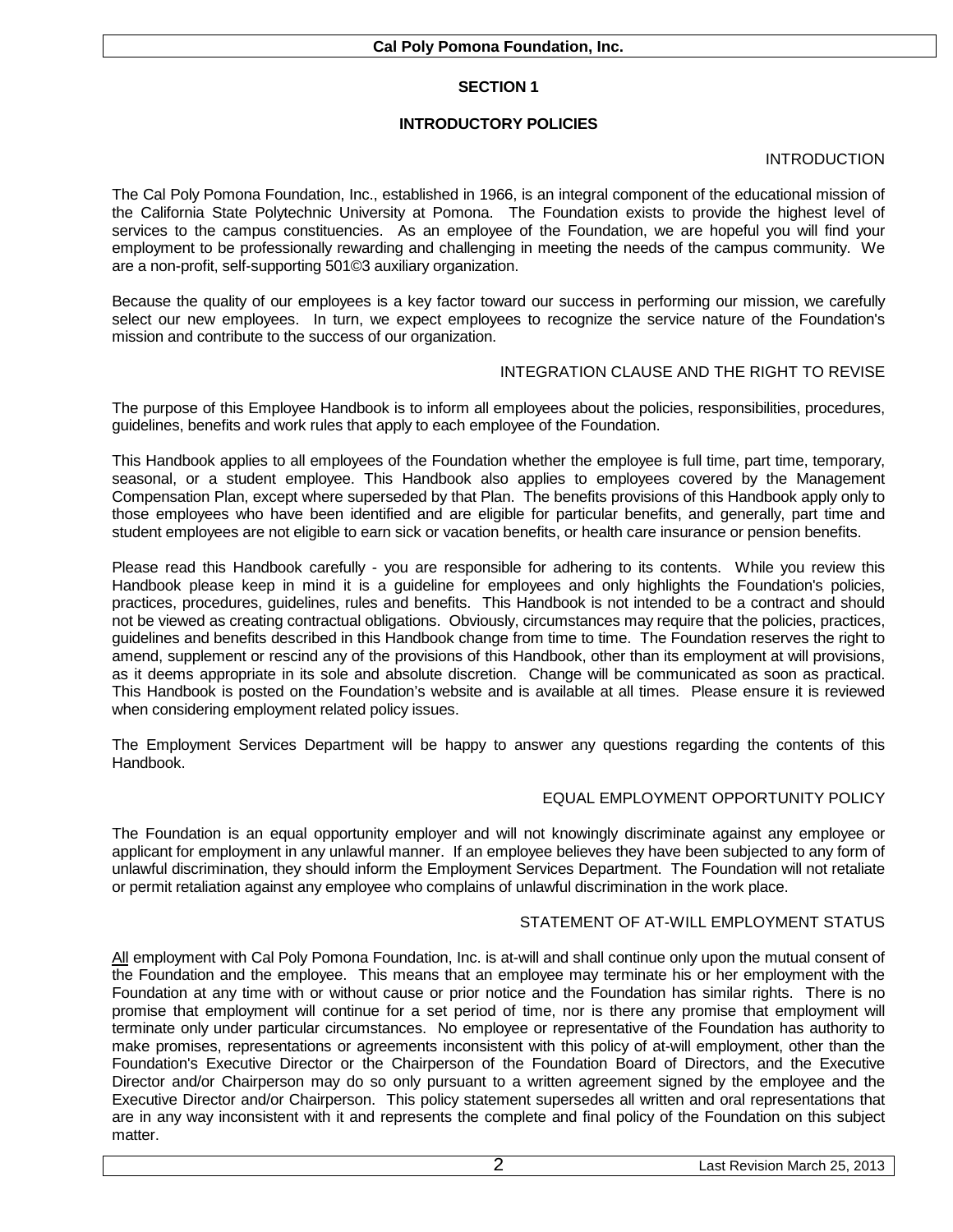# **RECRUITMENT AND EMPLOYMENT PRACTICES**

# JOB OPENINGS

Full time benefited position openings ("Regular Benefited") are generally posted for a minimum of five working days on Foundation's website, and are listed in a range of public forums including places such as the State Employment Development Department. Notices to other organizations and advertising in other places shall be determined jointly by the hiring authority and Employment Services Department. All posted positions are filled on a competitive basis. Employees must meet the specified minimum qualifications and apply in accordance with the position announcement in order to be considered for a position. Positions filled through internal promotions, or positions within the same job family and within the specific unit do not require posting.

## HIRING PROCEDURE

The Executive Director of the Foundation shall appoint a search committee to meet and interview qualified applicants and make recommendations for all management positions. Non-management positions require the selection approval of the hiring supervisor and the next higher level of supervision. Offers of employment for benefited positions must be approved by the Employment Services Department before an employment offer can be made. Appointment letters will be prepared by the Employment Services Department and must be approved by Executive Director of the Foundation or his designee.

## IMMIGRATION LAW COMPLIANCE

The Foundation is committed to following all employment laws including immigration laws. Immigration laws require all individuals provide documents proving their identity and legal right to work in the United States. All offers of employment are conditioned upon the candidate's ability to satisfactorily provide the required documentation. Foundation practice requires the prospective employee to provide the required documentation prior to commencing work. Any falsification of documentation required by the immigration laws will result in immediate dismissal. Foundation participates in the E-Verify program for all newly hired employees.

#### REGULAR BENEFITED EMPLOYEES

Certain positions and/or classifications are identified as "regular benefited" status. Regular benefited employees are scheduled to work eight hours per day, 5 days per week, although there are 80% and 60% regular benefited positions where these positions work a scheduled reduced workweek. However, all work shifts are scheduled according to business needs and this status does not guarantee any employee a minimum number of hours of work per day or per week. "Regular benefited" status qualifies the employee for employee benefits such as medical, dental, and vision insurance; group life insurance; paid vacation, paid sick leave, and holiday pay; jury duty pay; education assistance program; paid bereavement leave; and other benefits and programs.

#### MANAGEMENT COMPENSATION PLAN (MCP)

The Foundation's Management Compensation Plan (MCP) is designed to cover specific Foundation employees who have been designated as directors or managers who have primary responsibility for the development and implementation of policies, procedures, practices, and/or guidelines which apply to the Foundation as a whole, or responsibility for a major operational unit of the Foundation.

## PART TIME EMPLOYEES

Part time employees are generally those hired to work a limited number of hours per week (e.g. 20 hours per week or less) and are subject to lay off during seasonal business closures with no guarantee of being rehired. Part time employees are not eligible for employee benefits such as health insurance or paid time off. Part time employees are not guaranteed a minimum number of hours of work per day or week. Part time employees are not permitted to work more than 1000 hours in any fiscal year (July  $1<sup>st</sup>$  though June  $30<sup>th</sup>$ ) per CalPERS regulations.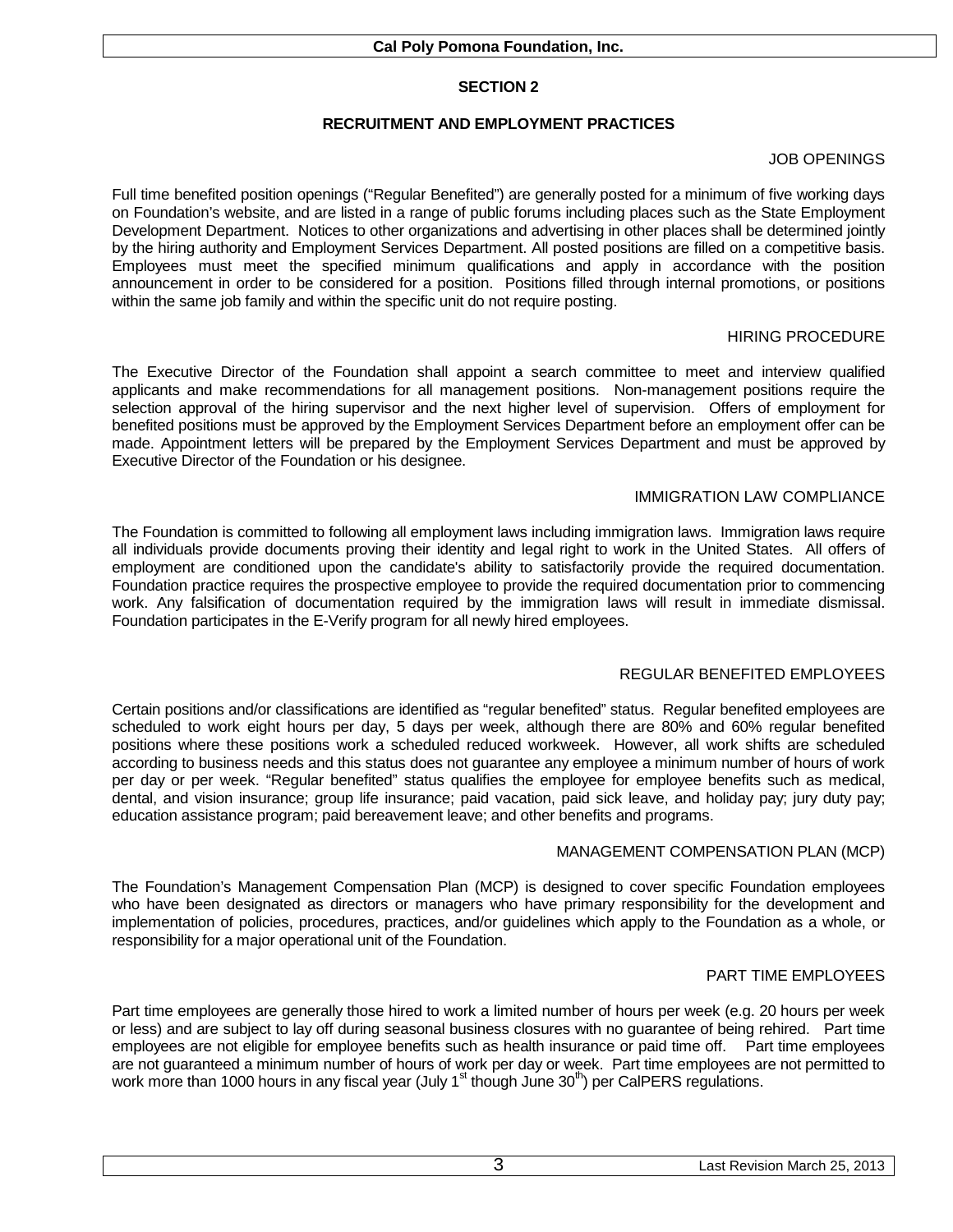# TEMPORARY EMPLOYEES

Temporary employees are those who are hired for specific project assignments of limited duration. They are not eligible for health insurance or paid time off benefits, and their length of employment shall be specified, not to exceed six months and are not guaranteed a minimum number of hours of work per day or per week. Temporary employees shall not work more than 1000 hours in any fiscal year (July 1<sup>st</sup> though June 30<sup>th</sup>).

# STUDENT EMPLOYEES

Student employees are students who are attending California State Polytechnic University, Pomona, as undergraduate students enrolled in a minimum of 6.0 units each quarter, or graduate students enrolled in a minimum of 4.0 units each quarter, who may work as a Foundation employee with certain restrictions.

Student employees are allowed to work a maximum of 20 hours per week while school is in session. If the student has more than one job, the 20-hour rule applies to total hours worked in combination with all jobs on campus.

Student employees are allowed one quarter off during the college year (summer through spring). During the one-quarter off, student employees may work a maximum of 40 hours per week. Students who are only enrolled with College of Extended University or Open University do not qualify for student employment, but may be considered for other employment categories such as part time or temporary employment.

Students who are attending a school other than Cal Poly Pomona are not eligible to be classified as a student employee, but may be considered for employment as a part time or temporary employment.

Other restrictions may apply, and please contact Employment Services Department to discuss how the rules may apply to your specific situation.

Part time and temporary employees are limited to working an absolute maximum of 1000 hours per fiscal year.

# WORK STUDY STUDENT EMPLOYEES

Students employed through the Federal College Work-Study Program are exempt from the above stated policies and practices. Contact the Financial Aid Office for work-study requirements.

#### GRANT/CONTRACT EMPLOYEES AND EMPLOYEES FUNDED THROUGH STATE OR UNIVERSITY SOURCES

Those employees hired under the provisions of grants, contracts, or other funding sources are employed only to the extent funds are available from the funding source and within the guidelines of the particular grant/contract or other funding source in coordination with Foundation's policies, procedures, and hiring practices. These employees may be classified as regular benefited, part-time (non-benefited), temporary, or student employee and do not guarantee any employee a minimum number of hours of work per day or per week. As stated elsewhere in this Employee Handbook, employment with the Foundation is at-will.

#### IDENTIFYING EXEMPT AND NONEXEMPT EMPLOYEES

Nonexempt employees are generally scheduled to work eight hours per day, five days per week and receive overtime for all hours worked in excess of eight hours per day or forty hours per week. Double time is paid for hours worked in excess of twelve hours per day and for all hours worked in excess of eight hours on the seventh day of work. Other wage rules may apply given the specific set of circumstances.

Exempt employees typically include executive, managerial, and certain professional/administrative staff, and are exempt from the California and Federal overtime requirements.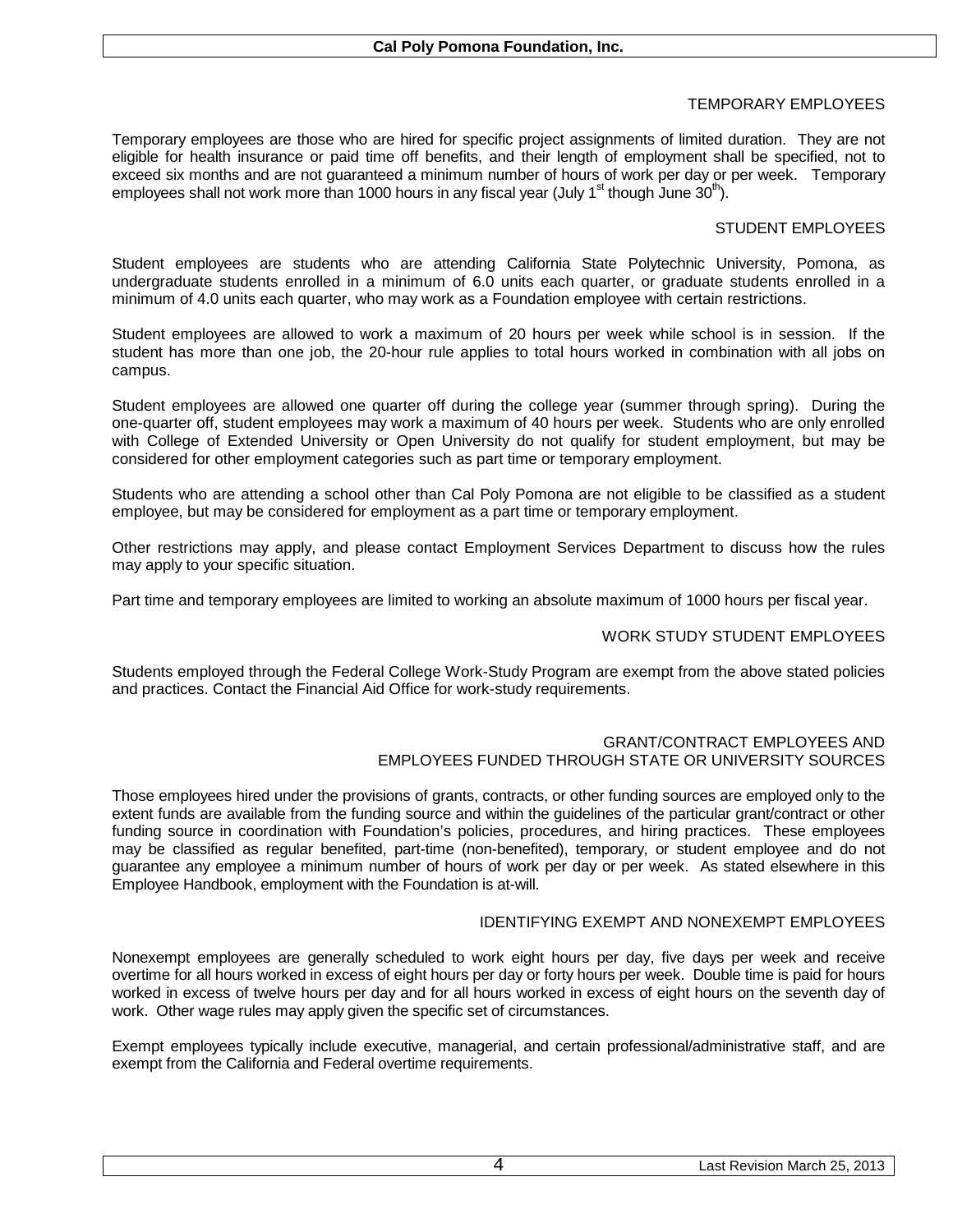# EMPLOYMENT OF RELATIVES

The Foundation will not hire or continue the employment of relatives where actual or potential problems may arise regarding supervision, security, safety or morale, or where potential conflicts of interest exist. An employee may not work under the direct supervision of a relative. Relatives are defined as spouses, domestic partners, children, sisters, brothers, mothers, fathers, or any persons who are closely related by birth, marriage or adoption, or persons with a close personal relationship. Relatives may be employed in the same department, but may not participate in any proceeding, evaluation, recommendation or action that affects the employment status of a relative.

Present employees who marry, who become related by marriage, or who enter into a close relationship may be permitted to continue employment only if their employment poses no difficulties for supervision, security, safety, morale, or potential conflicts of interest.

If employees who marry, who become related by marriage, or who have a close relationship do pose difficulties for supervision, security, safety, morale, or where potential conflicts of interest exist, the Foundation will attempt to reassign one of the employees to another position for which he or she is qualified, if such a position is available. If no such position is available, one of the employees may be required to leave the Foundation.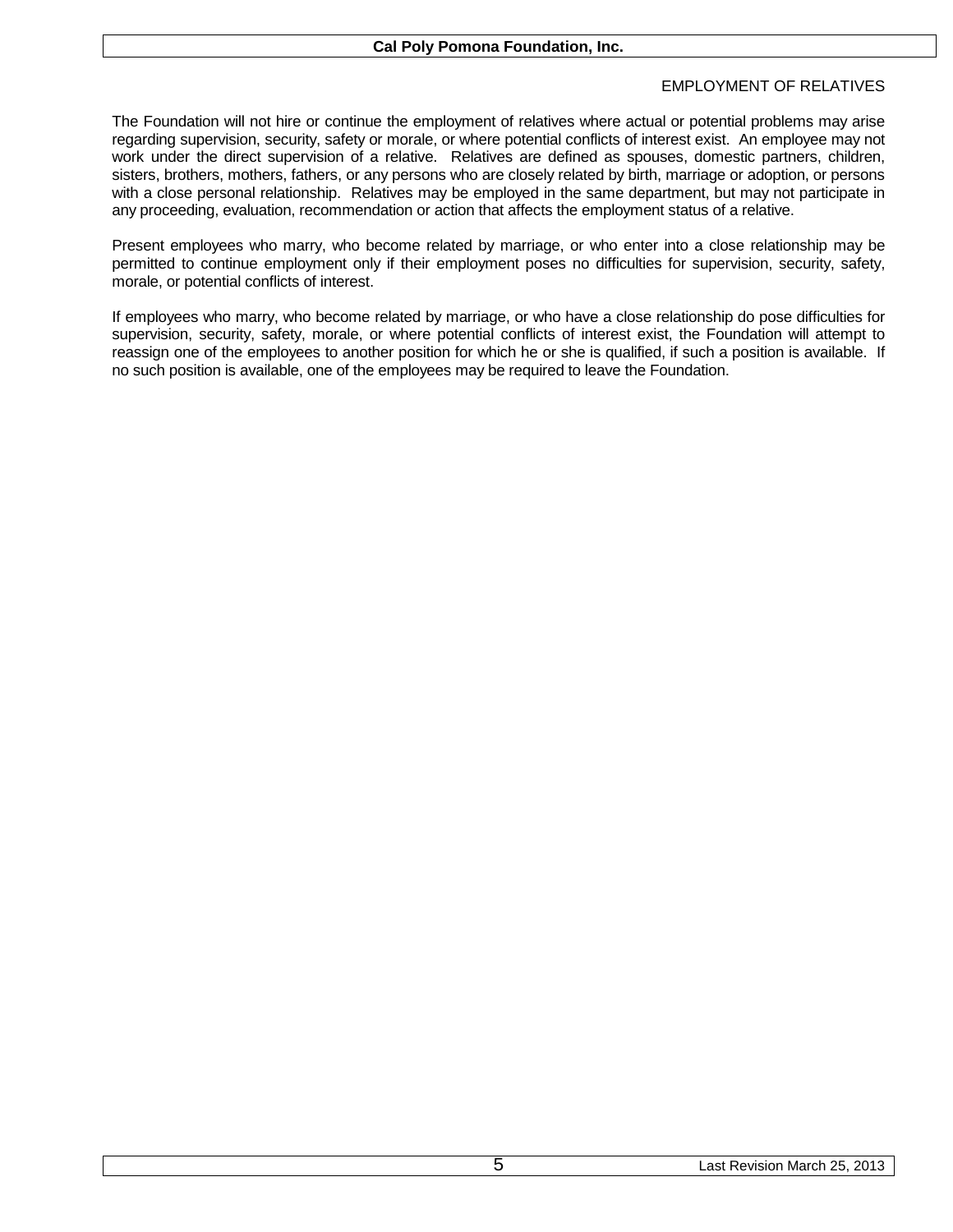# **JOB DUTIES AND CLASSIFICATIONS**

## POSITION DESCRIPTIONS

The essential duties and responsibilities of each position are described in the respective position description. Employees should request a copy of their position description when they first begin employment or whenever their work assignment changes.

Job responsibilities may change at any time during employment. From time to time, an employee may be asked to work on special projects, or assist with other work necessary and important to the Foundation. Cooperation and assistance from an employee in performing such additional work is expected.

The Foundation reserves the right, at any time, with or without notice, to alter or change job responsibilities, reassign or transfer job positions, or assign additional job responsibilities.

## CLASSIFICATIONS

All employees are assigned a position classification consistent with their employment status. The position classifications are designed to describe the broad duties and responsibilities of the position.

## RECLASSIFICATIONS

If the duties and responsibilities of a position change significantly, the employee or supervisor may request a position reclassification from the Employment Services Department. This action may result in a change to a higher or lower salary grade or a different classification, or no grade or classification change at all.

## PROMOTIONS

All posted positions are filled on a competitive basis. Employees must meet the specified minimum qualifications and apply in accordance with the position announcement in order to be considered for a position involving a promotion to a position in another job family. Promotions to the next higher level position, within a job family and within an operating unit, do not require posting and may be made by the unit manager subject to review by the Employment Services Department.

#### **TRANSFERS**

Employees for similar positions may request transfers between units when appropriate openings exist. A transferred employee will normally retain the same classification and pay rate.

#### DEMOTIONS

A demotion is a change from one classification to a lower one. Demotions may result from classification studies, changes in staffing levels resulting in layoffs, a lack of qualifications for the current position and/or disciplinary action. An employee may request a demotion. A demoted employee will be assigned the rate of the lower classification, but may not receive more than the top grade maximum of the lower classification.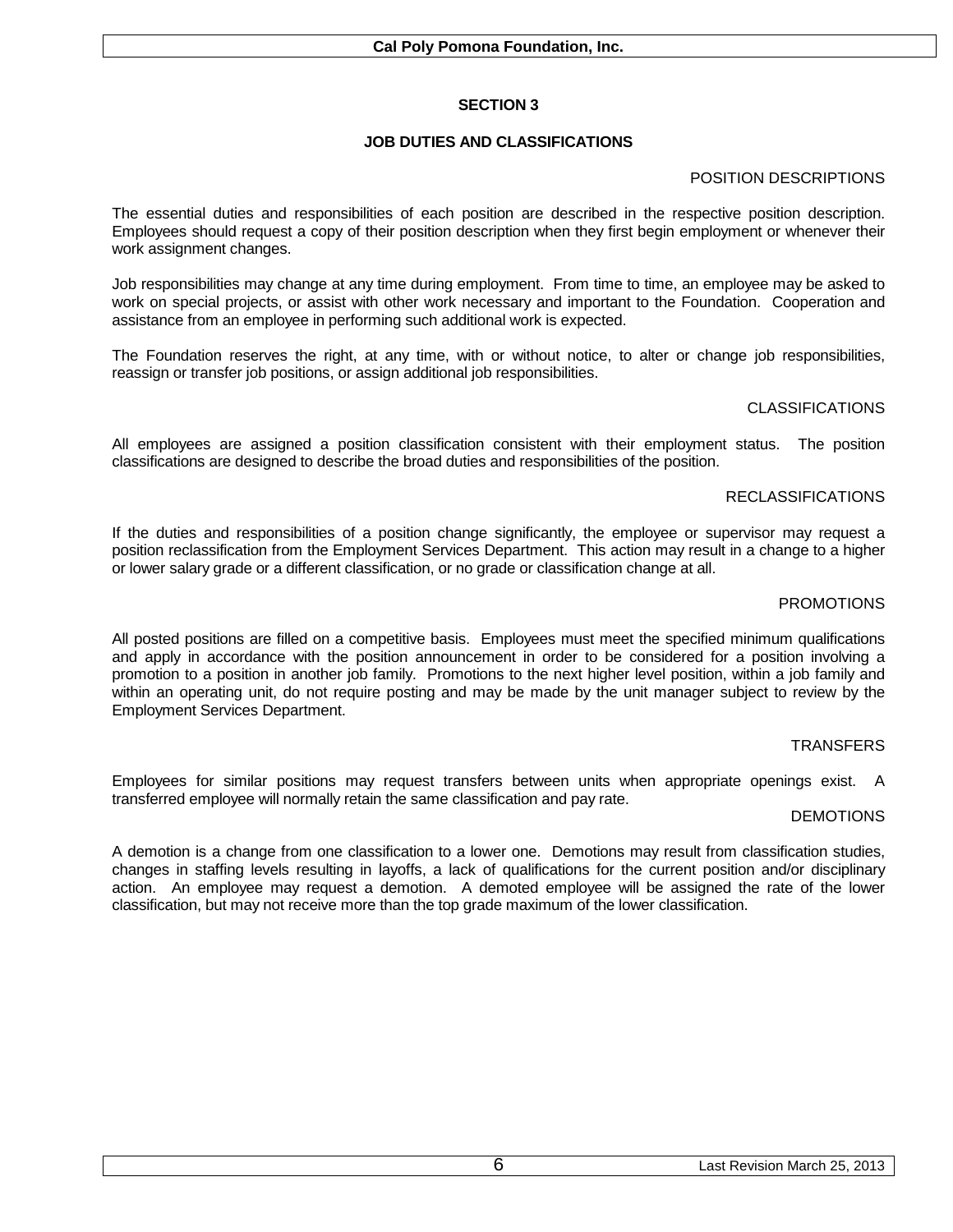# **WORKING HOURS AND SCHEDULES**

#### WORK SCHEDULES

The Foundation administrative offices are typically open for business between the hours of 8:00 a.m. and 5:00 p.m. Monday through Friday, throughout the academic year. The work hours of Enterprise units are determined by the requirements of the respective Enterprise unit. Some Enterprise units are operational 24 hours a day, 7 days per week, while others are not, and therefore work schedules will reflect business needs.

Employees are expected to report to work on time as scheduled and ready to perform their work upon arrival.

The Foundation reserves the right, at any time, with or without notice, to alter or change job responsibilities, reassign or transfer job positions, alter or change work schedules, or assign additional job responsibilities. All employment with the Foundation is at-will and there is no guarantee any employee will receive a minimum number of hours of work per day or per week.

> MEAL AND REST PERIODS (Applicable to "Nonexempt" employees)

Supervisors will make available and shall schedule an unpaid meal period of at least 30-minutes on each workday for each nonexempt employee scheduled to work more than 5 consecutive hours for which they have supervisory responsibility. Meal periods are normally near the mid-point of the shift and may be at other times when necessary to fulfill the operational needs of the unit. However, a meal period may be scheduled at any time during the work day as long as it commences prior to the  $5<sup>th</sup>$  hour of work.

Supervisor's will ensure their employees are not expected to perform any work during their meal period and supervisors are prohibited from discouraging or impeding employees from taking their meal period.

Employees are required to clock out and in for their scheduled meal periods. Employees are encouraged to use meal periods for the purpose of obtaining nourishment. However, it is recognized that in rare cases an employee may choose to clock out for their meal period and return to their work station and continue to work for some or all of their meal period. However, meal periods are not paid – even if the employee decides to remain at their desk to conduct company business. If an employee has questions about their meal period or breaks, or if an employee has been discouraged from taking their meal period or breaks, the employee must report such activity to Employment Services for disposition within 2 business days.

Employees are permitted a minimum ten-minute rest period for every four hours of work or major portion thereof (E.g. 2 rest periods per 8 hour shift). Rest period time may not be saved up for later use. Each employee is expected to observe their assigned working hours and the time allowed for meal and rest periods.

## REQUIRED OVERTIME (Applicable Only "Nonexempt" employees)

Where work activities require additional hours for completion, it may be necessary to work overtime. The Foundation will attempt to notify an employee at least one day in advance when overtime becomes required. Where the need for the overtime is not known one day in advance, an employee is still expected to work the overtime hours unless otherwise excused by the employee's immediate supervisor.

#### WORKWEEK AND WORKDAY

The workweek begins at 12:00 A.M. Sunday morning and continues for seven consecutive 24-hour periods, ending 11:59 P.M. Saturday night. The workday begins at 12:00 A.M. and continues for 24 consecutive hours ending 11:59 P.M.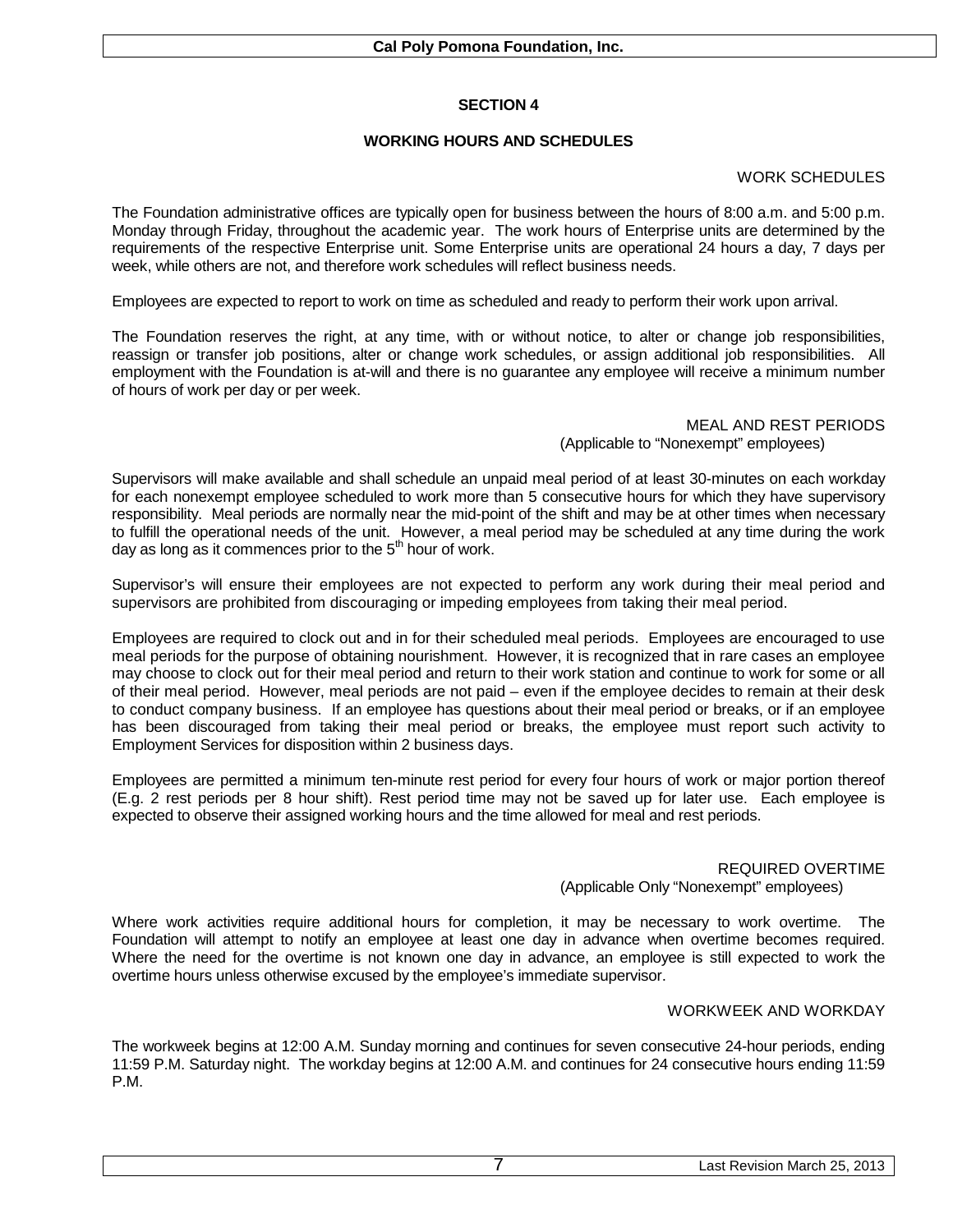# **COMPENSATION GUIDELINES**

#### MERIT INCREASES

Newly hired employees typically start at the minimum point of the salary grade. During the employee's annual performance evaluation and contingent on budget approval by the Board of Directors, the employee may be considered for a merit increase within his or her salary range. This will continue until he or she reaches the maximum limit of that grade. Merit increase amounts are based on the results of a completed performance evaluation. Wage increases for those employees hired under the provisions of grants, contracts, or other funding sources are subject to the available funding and within the guidelines of the particular grant/contract or other funding source.

Merit increases for part-time and temporary employees are based on service period and employment status and must be accompanied by a performance evaluation.

Student employees receive an hourly wage depending on their duties and according to the Student Salary Schedule. A completed Student Evaluation form must be submitted along with a merit increase request. Supervisors may obtain a copy of the Student Salary Schedule from the Foundation's website.

## PAY PERIODS

Foundation employees are paid on a bi-weekly basis, every other Thursday. However, those employees enrolled in direct deposit typically receive their pay sooner than those who are not enrolled in direct deposit.

## TIMEKEEPING REQUIREMENTS

The Foundation utilizes the Kronos Timekeeping System for all employees. All supervisors are responsible for accurate timekeeping records and are required to review Kronos punches before approving. Approvals must occur no later than 10:00AM on the first Monday of a new pay period.

Nonexempt employees are required to report accurate working hours for each pay period they work (exact arrival and departure times). Nonexempt employees are required to record their time upon arrival and departure from work and when they depart and return from their meal period. Falsifying or making unauthorized changes to any timekeeping record can result in disciplinary action including termination of employment.

All time entry problems or errors should be reported immediately to your supervisor.

#### HOLIDAY PAY

(Regular Benefited Employees ONLY)

Holiday pay is paid at the employee's regular rate of pay. If a nonexempt employee is required to work on a day designated as a Foundation holiday, that employee will receive the holiday pay plus pay for hours actually worked at the regular rate of pay. Generally, an employee must work the last scheduled day before the holiday and the first scheduled day after the holiday to be eligible for holiday pay, unless the employee is on vacation, sick leave or personal holiday. Holiday time will not count toward hours used to determine overtime eligibility in the week of the holiday.

#### PERSONAL HOLIDAY PAY

(Regular Benefited Employees ONLY)

Personal holiday pay is paid at the employee's regular rate of pay. Personal holiday time will not count toward hours used to determine overtime eligibility in the week the personal holiday was taken.

#### VACATION PAY

(Regular Benefited Employees ONLY)

Vacation pay is paid at the employee's regular rate of pay. Vacation time will not count toward hours used to determine overtime eligibility in the week the vacation time was taken.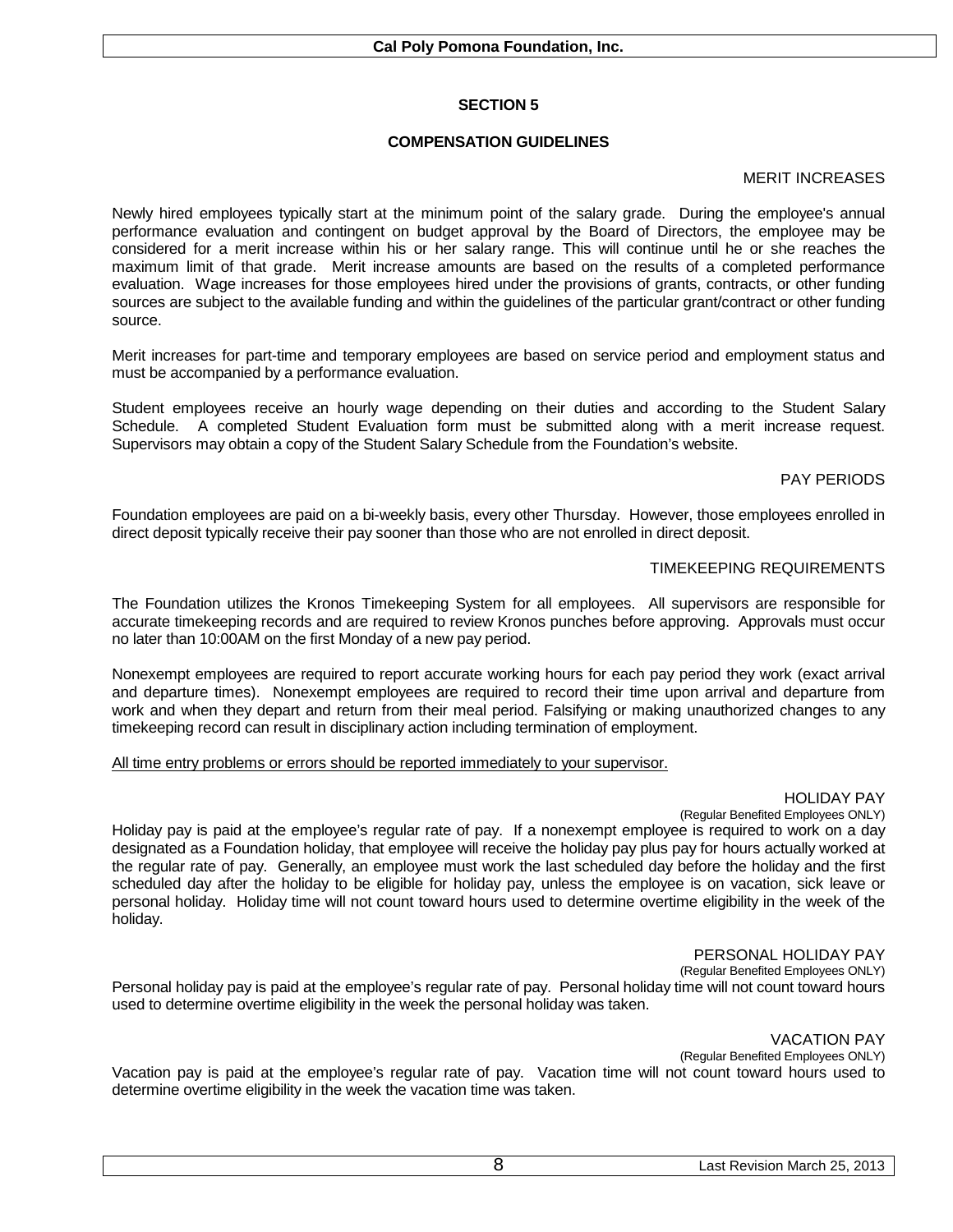#### SICK PAY

(Regular Benefited Employees ONLY)

Sick pay is paid at the employee's regular rate of pay. Sick time will not count toward hours used to determine overtime eligibility in the week the sick time was taken.

Medical evidence of illness and/or medical certification of fitness to return to work may be required before an employee may return to work after an absence due to illness or injury. In cases where sick leave has been misused disciplinary action will be taken.

### OVERTIME PAY

The Foundation provides compensation for all overtime hours worked by nonexempt employees in accordance with state and federal laws.

For purposes of determining which hours constitute overtime pay, only actual hours worked in a given work day (over 8 hours) or workweek (over 40 hours) will be counted. Other situations may trigger overtime and should be discussed with the Employment Services Department whenever a question arises. .

For purposes of defining eligibility for overtime each job classification is either nonexempt or exempt. See Section 3, Identifying Exempt vs. Nonexempt Employees.

ALL OVERTIME WORK BY A NONEXEMPT EMPLOYEE MUST BE APPROVED IN ADVANCE BY THE EMPLOYEES SUPERVISOR. EMPLOYEES WHO WORK UNAUTHORIZED OVERTIME ARE SUBJECT TO DISCIPLINARY ACTIONS.

#### JURY DUTY PAY

(Regular Benefited Employees ONLY)

The Foundation encourages employees to fulfill their civic responsibilities by serving jury duty when required. Benefited employees who have completed six months of service may request up to 20 days of paid jury duty in any one 24-month period. An employee should notify their supervisor of the need for time off for jury duty as soon as a notice or summons from the court is received. An employee reporting for jury duty is required to provide written verification from the court clerk of having served. If work time remains after any day of jury selection or jury duty, an employee is expected to return to work for the remainder of the work schedule. Part time, temporary and/or student employees do not qualify for jury duty pay.

#### ADVANCES

The Foundation does not permit advances for pay checks.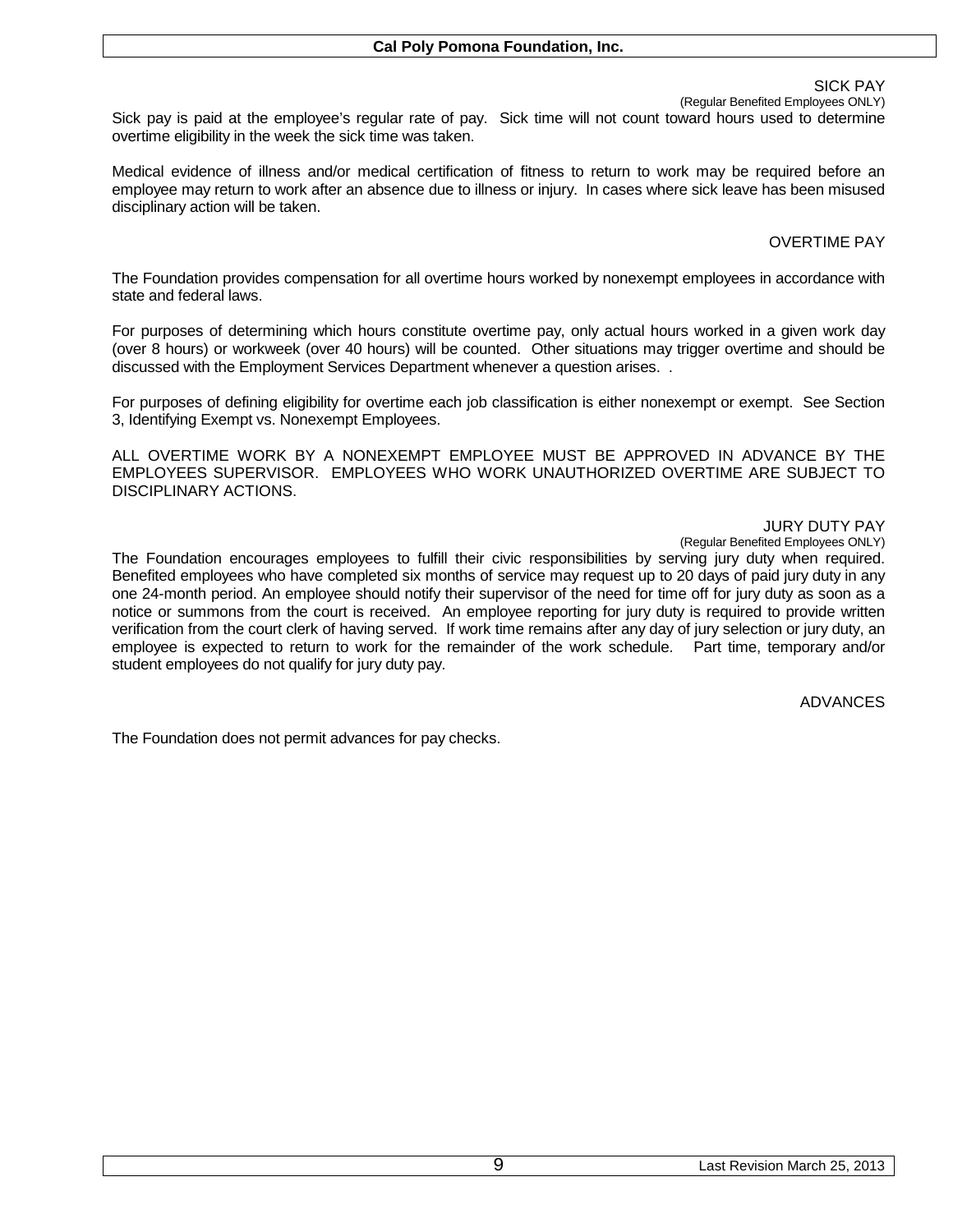#### **EMPLOYEE BENEFITS** *(Section 6 applies to Regular Benefited Employees only)*

# BENEFIT ELIGIBILITY

Eligibility for benefits depends upon employment status. THE RESPECTIVE APPOINTMENT LETTER MUST SPECIFICALLY DENOTE ELIGIBILITY FOR BENEFITS OR THE EMPLOYEE IS NOT CONSIDERED TO BE ELIGIBLE FOR BENEFITS. If an employee believes their status is incorrect, the employee should discuss this issue with their supervisor.

This Handbook only summarizes those benefits programs (e.g., health, dental and eye care) that are maintained pursuant to a benefit plan document. If statements in this Handbook conflict with or are otherwise inconsistent with the provisions of an applicable benefit plan document, the provisions of the plan document will control.

## RETIREMENT PLANS

Benefited employees are automatically enrolled in the California Public Employees' Retirement System (CalPERS). Both the Foundation and employee contribute to the CalPERS retirement program. The employee's contribution is determined by the applicable benefits formula for the plan in which the employee has been enrolled, as determined primarily by the employee's hire date except when the employee has prior service covered by CalPERS. Employees seeking additional information on retirement benefits should contact Employment Services, or contact CalPERS directly.

To acquire a vested interest in the retirement plan, an employee must have at least five years of membership in CalPERS. Each member receives an annual statement of contributions, interest earned and years of service credit directly from CalPERS.

The minimum age for normal retirement is 50 for employees hired prior to 1-1-2013 and 52 for employees first hired after 1-1-2013, after the employee has at least five years of CalPERS service credit. Further information on retirement can be obtained from the Employment Services Department or the CalPERS website. Retirement applications must be submitted to CalPERS at least 90 days prior to the planned effective date. CalPERS members may obtain a retirement estimate on the CalPERS web site at *www.calpers.ca.gov.*

CalPERS also provides death benefits. These benefits are explained in the CalPERS Member Benefits Booklet which is available on the CalPERS website. Please contact the Employment Services Department for additional information.

Should an employee leave Foundation employment prior to having at least 5 years of service, the employee will have the option to terminate CalPERS membership and withdraw funds, roll-over their contributions and interest to another qualified retirement plan, or leave funds on deposit with CalPERS.

# MEDICAL, DENTAL, VISION COVERAGE

Coverage for medical, dental and vision insurance is effective the first day of the month following 31 days of full time employment. Typically, an employee will learn detailed information about these benefits during employee orientation and will also enroll at that time. An Employment Services Representative is available to assist employees with technical questions about their benefits programs.

# BENEFITS FOR CASH PLAN & FLEX DOLLARS

On April 1, 2013, the Benefits for Cash Plan was been replaced with the "Flex Dollars" program. Flex Dollars gives eligible regular benefited employees a monthly credit of \$50 that can be applied to buy down their healthcare premiums, parking fees, or to increase the amount they receive through the tuition reimbursement program. Check with Employment Services for additional details on this program.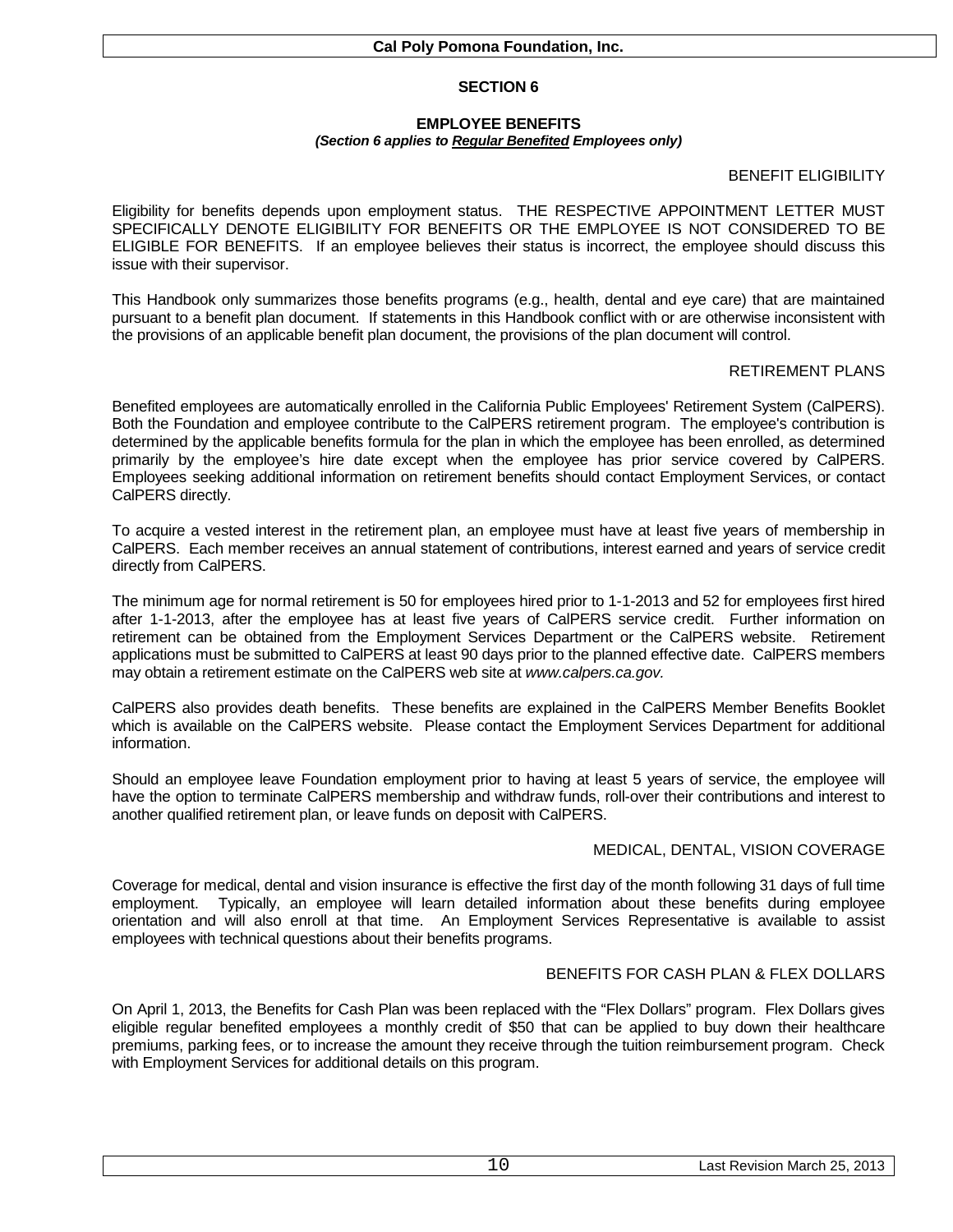# GROUP LIFE AND ACCIDENTAL DEATH AND DISMEMBERMENT INSURANCE

Term group life insurance is provided by and paid fully by the Foundation. The amount of coverage for each employee is based on the employee's annual basic earnings. The Employment Services Department can provide a copy of the Employee Benefits Insurance Certificate upon request or it can be found in Kronos Self-Service.

#### VACATION ACCRUAL

Benefited employees paid 64 hours or more in the previous pay period accrue vacation hours up to a maximum accrual cap in accordance with the following schedule:

| Schedule/Service Time                 | <b>Annual Amount</b> |
|---------------------------------------|----------------------|
| Schedule A (01 month to 36 months)    | 10 Days              |
| Schedule B (37 months to 72 months)   | 15 Days              |
| Schedule C (73 months to 120 months)  | 17 Days              |
| Schedule D (121 months to 180 months) | 19 Days              |
| Schedule E (181 months to 240 months) | 21 Days              |
| Schedule F (241 months to 300 months) | 23 Days              |
| Schedule G (301 months and more)      | 24 Days              |
| <b>MCP Employees</b>                  | 24 Days              |

Nonexempt employees may use vacation time in quarter hour increments when approved by their supervisor.

Generally, vacations may be requested after six months of active service and when work schedules permit. Vacation schedules must be coordinated with and approved by the employee's supervisor in advance. It should be recognized that in some cases vacations may have to be temporarily deferred, and in some cases, such as to ensure appropriate staffing levels, the scheduling of vacation may be determined by the employee's supervisor.

Employees on unpaid leave do not accrue vacation time. Recognized holidays occurring during a vacation period are paid as holidays and are not charged to vacation time. Generally, sick leave cannot be initiated within time frames an employee is on approved vacation.

All available vacation time must be used before any type of unpaid leave will be approved.

An employee who terminates employment will be paid all accrued but unused vacation time, consistent with the accrual limitations of this policy.

Employees on reduced work time schedules (scheduled to work less than 24 hours per week) will not accrue vacation credits. Employees working 60% or 80% schedule will accrue vacation on a prorated basis.

#### VACATION ACCRUAL MAXIMUM

Vacation hours accrue up to a maximum number of hours. If an employee has less than 10 years of service, the maximum accrual limit is 272 hours. If an employee has 10 years or more of service, the maximum accrual limit is 384 hours. Employees under the MCP Plan with fewer than 10 years of service are allowed a maximum accrual of 384 hours while MCP employees with more than 10 years of service are allowed a maximum accrual of 440 hours.

When an employee's vacation accrual reaches their maximum accrual, additional vacation hours will not continue to accrue until the employee uses vacation time to bring the total accruals below the maximum accrual. There is no retroactive grant of vacation accrual for the period of time the accrued vacation was at the maximum accrual.

#### SICK LEAVE

Sick leave is a form of paid time off that is accumulated mainly for the purpose of providing wage replacement due to personal illness. Other approved uses are stated below. Sick leave is not an entitlement to be used for other purposes and misuse of sick leave will result in disciplinary action, including possible termination. Misuse of sick leave is when an employee uses or attempts to use sick leave in a manner not contemplated below.

Regular benefited employees working 60% or 80% schedule will receive sick leave on a prorated basis.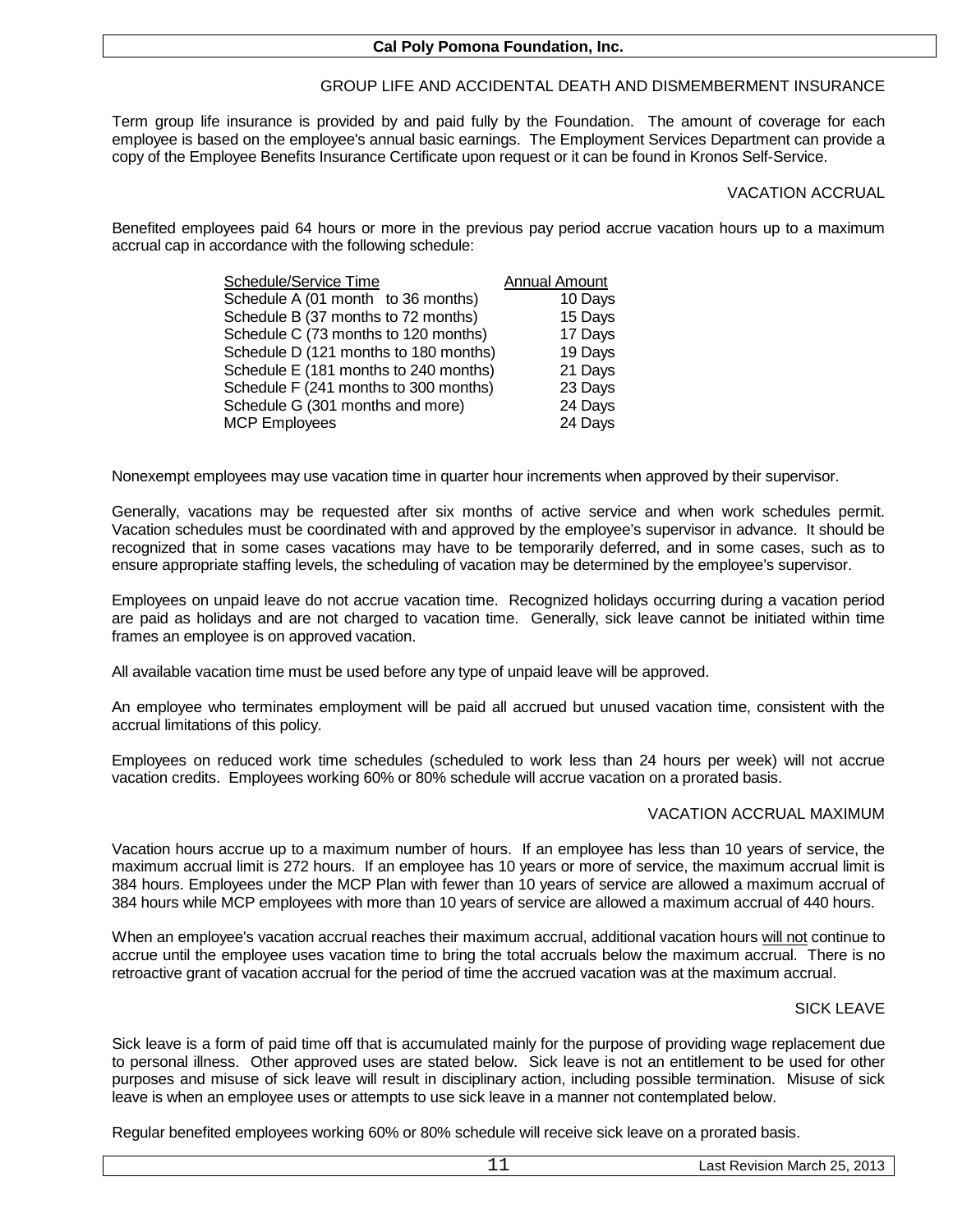Nonexempt employees may use sick leave in quarter hour increments when approved by their supervisor.

There is no maximum limit on the amount of sick leave that can be accrued. There is no pay for unused sick leave or pay in lieu of sick leave at termination.

Sick time is accumulated at the rate of 8 hours per month for regular benefited employees working full time.

Sick leave is approved for any of the following uses:

- Personal illness or injury that is incapacitating.
- For the employee to care for an immediate family member when the employee's presence is required and no alternate caretakers are available.
- The employee's medical, eye and dental appointments.
- The employee's own pregnancy disability leave.
- Sick leave time may be converted into coordination of payments within established guidelines while he/she is on verified non-job related medical leave, or Workers Compensation leave, with prior approval from Employment Services.

Employees on reduced work time schedules will not accrue sick leave credits during the periods they are not actively at work, or when their scheduled hours falls below 24 hours per week.

Our current contract with CalPERS provides an option to convert unused sick leave to service time upon retirement. Additionally, Foundation has a 457(b) Plan which permits employees to convert a portion of their unused sick leave (and vacation) into cash and then deposit that cash into their 457 retirement plan. Ask Employment Services for additional information.

#### HOLIDAYS

Eligibility for holiday pay begins the first day of hire. The Foundation is a service unit to the campus community, and therefore, the holiday schedule is coordinated with the University. Typically, days designated as holidays by the University will also be observed by the Foundation. A schedule of paid holidays is issued at the beginning of each calendar year.

To be eligible for holiday pay, an employee must be scheduled to work on the day on which the holiday is observed and must work your regularly scheduled working days immediately preceding and immediately following the holiday. Please refer to the current holiday schedule posted on the Foundation's website or available in your unit.

#### PERSONAL HOLIDAY

Regular benefited employees receive one personal holiday each calendar year. One Personal Holiday must be taken each calendar year, and must be taken as a full day rather than in hourly increments. An employee will not earn an additional Personal Holiday until they have used their Personal Holiday from a prior year.

#### CONTINUATION OF MEDICAL, DENTAL AND VISION INSURANCE

At the beginning of a leave of absence, an Employment Services Representative will explain options for continuance of medical, dental and vision insurance. Refer to Section V, Coordination with Workers' Compensation or State Disability Insurance (SDI) payments.

Employees may elect to discontinue any of the insurance coverage during their leave. The employee will be reinstated to insurance coverage effective the first of the next month upon returning to work.

#### COBRA

COBRA provides eligible employees and certain family members the right to continue health care coverage at their expense under the Foundation's group health plans. The right to continue such coverage will arise when specific events occur that would normally result in the loss of coverage. Such qualifying events include the resignation, termination, divorce or legal separation, end of child dependent status, death of an employee, or a reduction in an employee's hours. Please discuss your specific situation with Employment Services.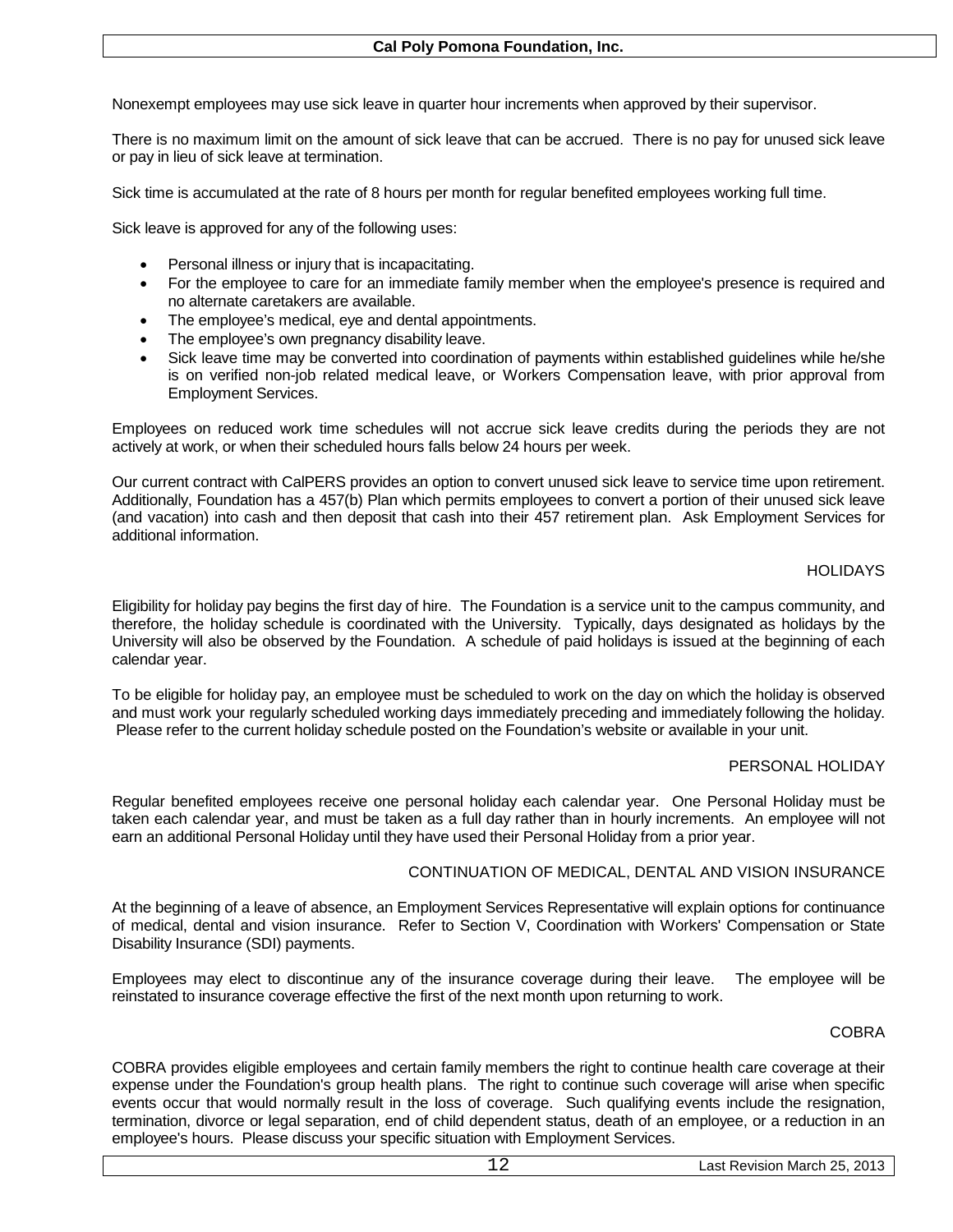# **EMPLOYEE DEVELOPMENT**

### EDUCATION ASSISTANCE PROGRAM

Employees employed by the Foundation for at least twelve months in a benefited position are eligible to receive benefits under this program. Full time employees paid from contract or grant funds and campus programs are encouraged to participate in the Education Assistance Program **if** funds can be provided by the agency funding the individual contract, sponsored program or grant or if sufficient funds are available through the respective department.

Any employee who is eligible to receive benefits under this program may transfer their benefit to a qualifying dependent. For additional information please refer to Policy #207 on the Foundation's website.

## SEMINARS, LECTURES, TRAINING PROGRAMS

It is often desirable for employees to attend training programs, seminars, conference, lectures, meetings or other outside activities for the benefit of the Foundation and/or the individual employees. Attendance at such activities may be required by the Foundation or requested by individual employees. However, attendance will not be considered an officially authorized activity unless prior written approval from the respective supervisor has been provided. To obtain written approval, employees wishing to attend an activity must submit a written request to their supervisor detailing all relevant information, including date, hours, location, cost, expenses, nature, purpose and justification for attendance.

Where attendance is authorized by the Foundation, customary and reasonable expenses will be reimbursed upon submission of proper receipts. Customary and reasonable expenses generally may include registration fees, materials, meals, transportation and parking. Reimbursement policies regarding these expenses should be discussed with your supervisor or Employment Services Representative in advance.

Employee attendance for authorized outside activities will be considered hours worked for nonexempt employees to the extent such hours coincide with normal work schedules, and such hours will be compensated in accordance with normal payroll practices.

While the Foundation encourages employees to improve their job skills and promotional qualifications, such activities are not subject to this program or reimbursement policy unless prior written approval is obtained as discussed above.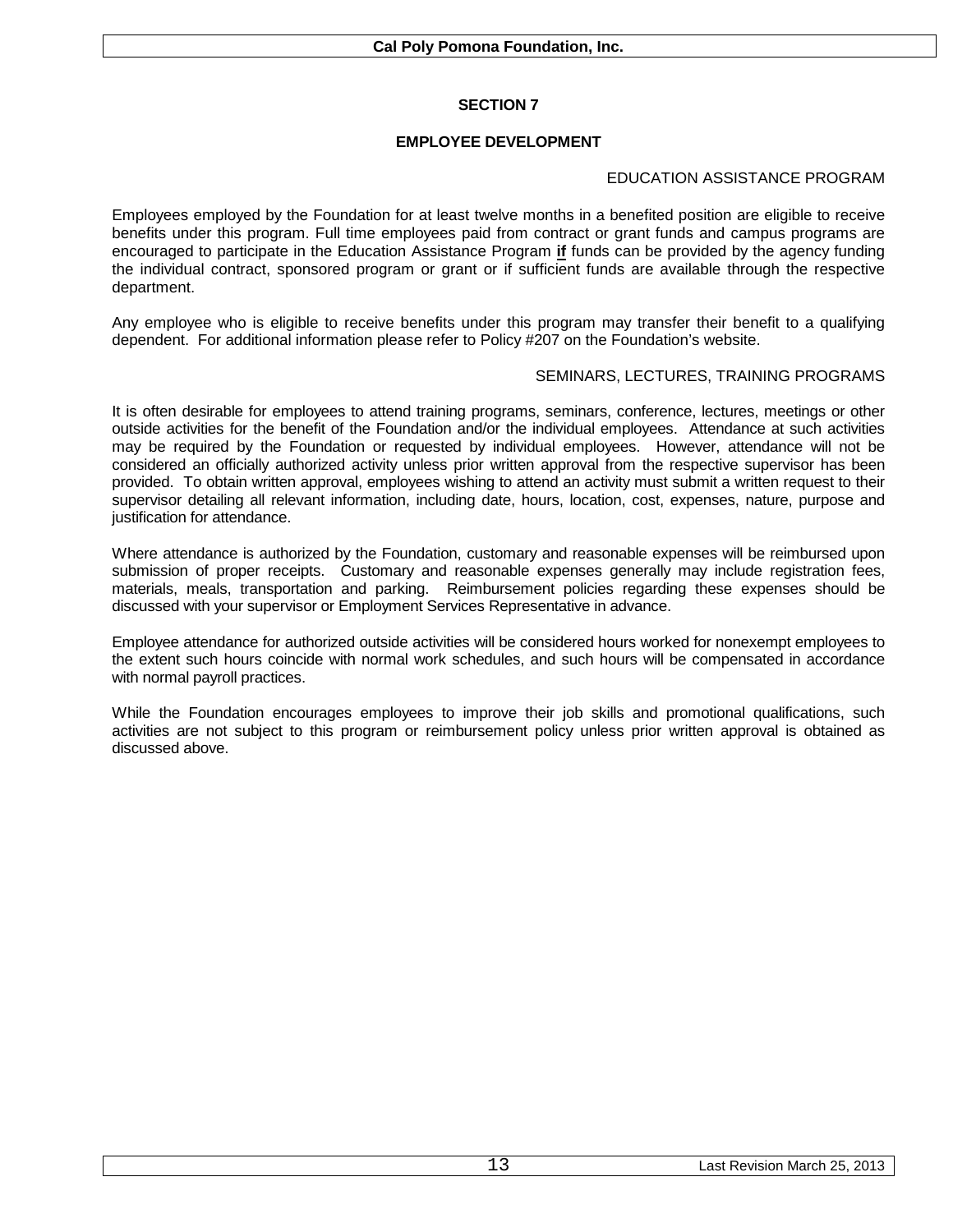# **PERFORMANCE EVALUATIONS**

## PERFORMANCE EVALUATIONS

Employees will receive performance evaluations according to their employment status. Supervisors will prepare evaluations and discuss the contents of those evaluations with the respective employee.

Regular benefited employees may be given their first performance evaluation at the completion of 90 days of service, and the second evaluation will normally be given at the end of the first year of employment. After one year of employment, performance evaluations will typically be conducted annually, on or about the anniversary date of employment with the Foundation, or the anniversary date of the most recent reclassification.

Part time and/or Student employees may receive performance evaluations at the end of the fiscal year or 30 days prior to the summer lay off. Temporary employees do not generally receive a performance evaluation due to the nature of their employment.

The purpose of the performance evaluation is to (1) evaluate and communicate the strengths and weaknesses of an employee's performance, (2) set future performance goals, and (3) to determine the appropriate amount of pay increase or decrease based on the Merit Scale. Positive performance is expected of Foundation employees.

If an employee disagrees with any aspect of the performance evaluation, the employee is provided the opportunity to place comments on the evaluation form, or request a review of the performance evaluation at the next higher level of supervision within the Foundation.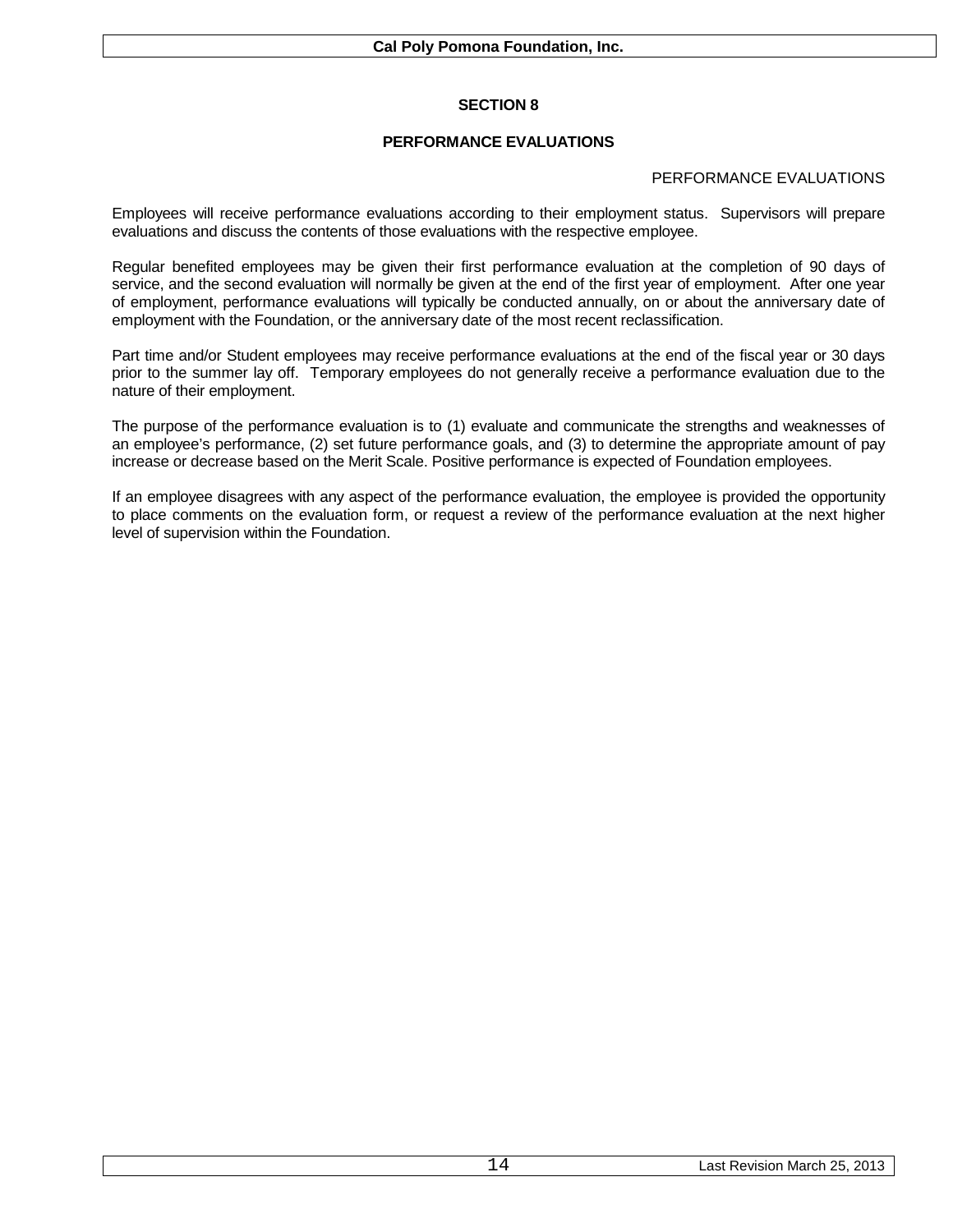# **TRAVEL ON FOUNDATION BUSINESS**

#### **TRAVEL**

Written approval from the unit manager and concurrence from the Executive Director of Foundation or his/her designee is required in order to travel on Foundation business. Foundation Financial Services Department can provide the proper forms for reporting business related expenses or a copy of the Foundation Travel Policy and these forms and documents are conveniently located on the Foundation website.

Travel outside of California requires written prior approval from the Executive Director or his/her designee.

Briefly, the main areas of the travel policy are presented below.

## USE OF PERSONAL VEHICLE

The Foundation insurance policy may not cover damage or liability to personal vehicles used for Foundation business. Whenever personal vehicles are used for Foundation business, the respective employee is required to have automobile insurance in accordance with California state laws and the employee is specifically prohibited from driving their personal vehicle for Foundation business without the required automobile insurance in place.

## USE OF FOUNDATION VEHICLE

An employee's motor vehicle record must be checked and cleared through the Foundation insurance company prior to operating a Foundation owned vehicle. Employees with a poor driving record are ineligible to drive Foundation vehicles. State employees may receive authorization to drive Foundation owned vehicles.

## COMMERCIAL TRANSPORTATION GUIDELINES

Transportation expenses consist of charges for commercial carrier fares, private car mileage allowance, overnight and day parking of vehicle, bridge and road tolls necessary taxi, bus or streetcar fares.

#### MEALS AND LODGING

Actual cost of lodging and no more than the allowable meal allowance as set by the State of California's Board of Control Office will be provided.

# EXPENSE/TRIP REPORTS

An employee is eligible to claim appropriate per diem expenses for every 24-hour period of travel status if the travel is more than 25 miles from employee's headquarters. Otherwise, partial day travel allowance will apply.

Partial day travel allowances are permitted according to the Foundation Travel Policy. If an employee is traveling on behalf of a contract or grant and the granting agency specifies in the agreement that their travel policies differ from the Foundation's, the Foundation will adhere to those policies.

A travel advance must be cleared within seven (7) working after the traveler's return. No additional advance for travel will be made without the clearance of a prior advance. A travel claim must account for all items of expense by the necessary receipts or support in accordance with the allowance schedule.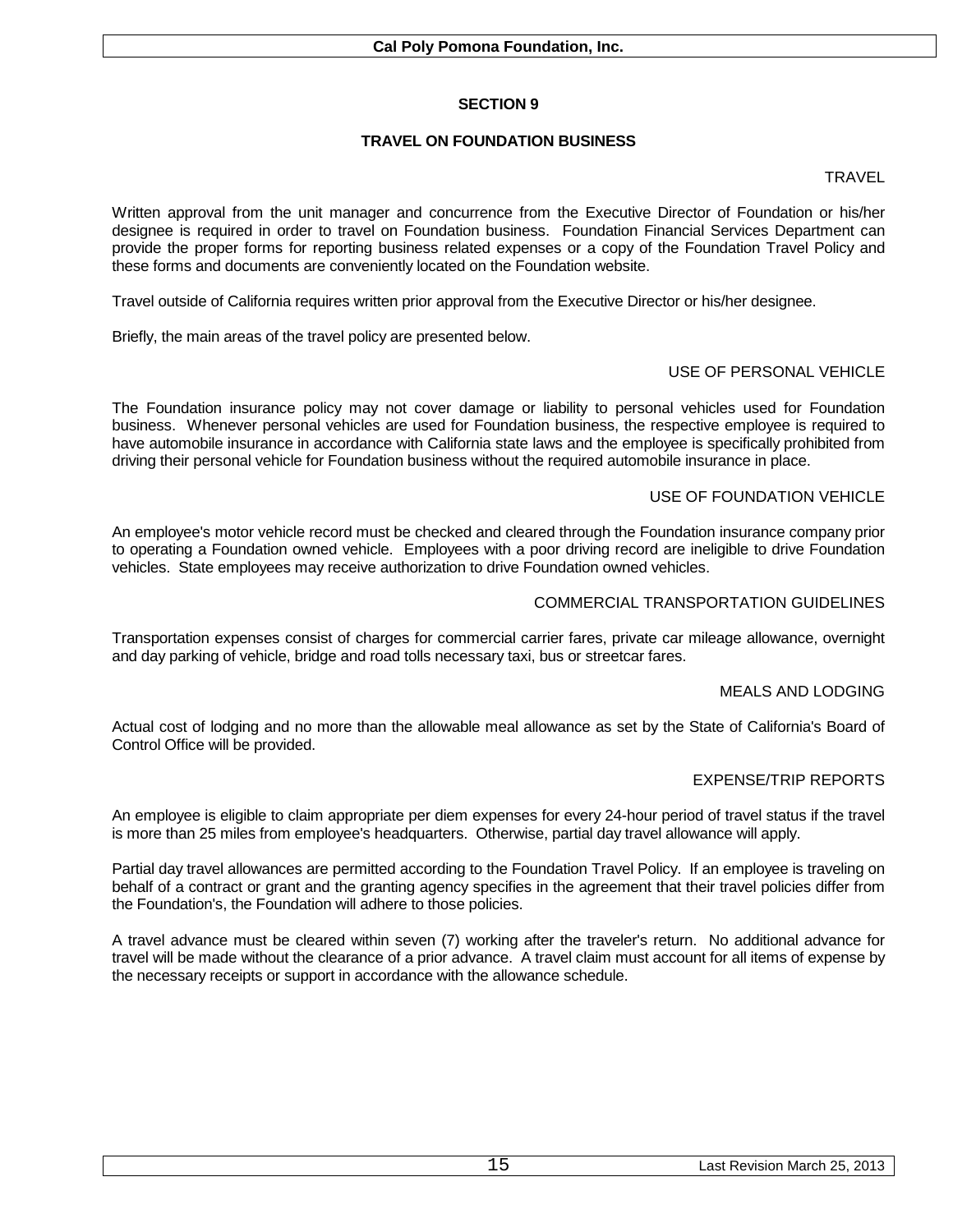### **LEAVES OF ABSENCE**

## BEREAVEMENT LEAVE

An employee may request up to five days of paid leave due to the death of an immediate family member. Of those five days, the first day will be paid by the Foundation, and the other 4 days will be taken from the employees sick leave balance. An immediate family member is defined as a spouse, registered domestic partner, the spouse's mother, father, grandmother, grandfather, grandchildren, son, son-in-law, daughter, daughter-in-law, brother, sister.

## PREGNANCY DISABILITY LEAVE (PDL)

An employee is eligible for Pregnancy Disability Leave (PDL) from her first day on the job. However, for an employee to take leave under the Family Medical Leave Act (FMLA) and/or California Family Rights Act (CFRA) immediately following PDL, she must have worked as least 1,250 hours in the past 12 months. Under PDL the disability period begins the first day the employee is unable to perform the regular or customary work – similar to FMLA and CFRA.

The Employment Services Department will explain eligibility and conditions of leave as well as how State Disability Insurance might be a benefit to an employee using PDL. There is also a briefing guideline on the Foundation's website along with the appropriate forms. In all cases, it is prudent to discuss your specific situation with the Employment Services Department.

## FAMILY LEAVE (FMLA & CFRA)

Federal Family Medical Leave Act (FMLA) and the California Family Rights Act (CFRA) are unpaid leave of absences available for all employees who meet the minimum requirements. Although there are subtle differences in these two programs, leave under FMLA and CFRA run concurrently at the Foundation.

The primary benefits of taking FMLA/CFRA is that an employee's job is protected for a minimum of 12 weeks and the employee will remain eligible for health care insurance through the Foundation's group plans. A short description of the eligibility requirements and other relative information is presented below:

- In order to be eligible for leave under FMLA/CFRA, an employee must have worked for the Foundation for at least 12 months and must have provided at least 1,250 hours of service during that 12-month period prior to beginning their leave.
- Generally, approved reasons for FMLA/CFRA include (1) birth of a child or placement of a child with the employee for adoption or foster care; (2) to care for a spouse, child or parent who has a serious health condition; or (3) for the employee's own serious health condition if the employee is unable to perform the essential functions of his or her job.
- The maximum combined duration of FMLA/CFRA is 12 weeks in a 12-month period. Computation of the leave period starts with the first date covered after leaves begins.

The Foundation's Family and Medical Leave of Absence Policy explains additional eligibility and policy conditions, such as definition of spouse, child and parent; benefits during leave, coordination of benefits (vacation/sick leave); notice requirements, medical certification, and reinstatement. Contact the Employment Services Department for a complete copy of this Policy.

IMPORTANT NOTE: Any employee who does not return to work on or before the expiration of their FMLA, CFRA, or PDL leave will be separated from employment.

PAID FAMILY LEAVE (PFL)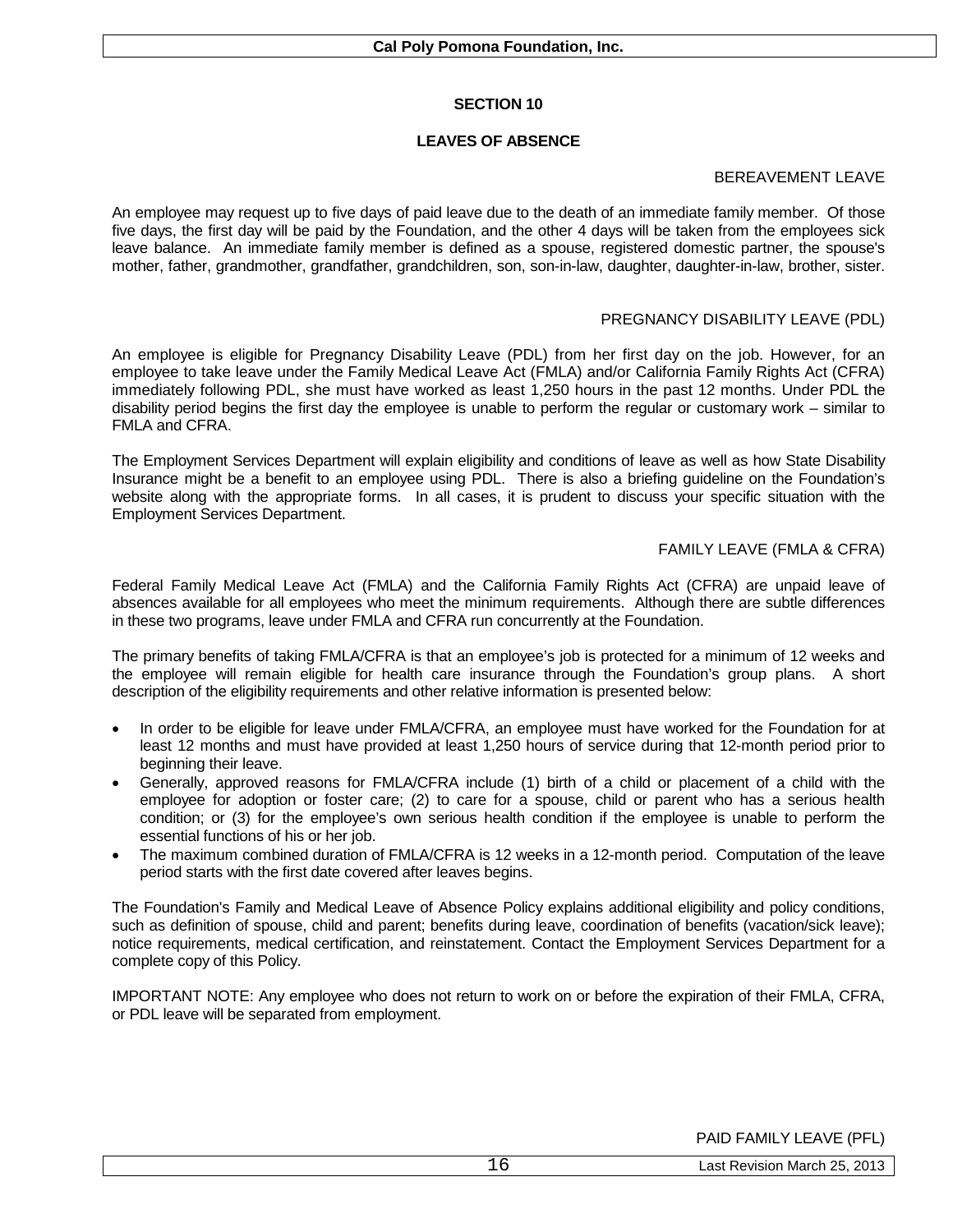Paid Family Leave (PFL) is a benefit provided through the California Employment Development Department. Benefits from this program are designed to assist an employee with balancing workplace demands and family care needs, and covers all employees who are covered by State Disability Insurance. PFL has qualifying requirements and does not offer job protection at the Foundation. This program pays a portion of the employee's weekly salary for up to six weeks within a 12-month period. Contact the Employment Services Department for more information on this program, or visit the EDD website.

# VICTIM OF DOMESTIC VIOLENCE LEAVE

The Victims of Domestic Violence Employment Leave Act provides an unpaid leave of absence of up to 12 weeks for employees who are victims of domestic violence. In order for eligibility under this program, an employee must have been involved in a judicial action, such obtaining restraining orders, or appearing in court to obtain relief to ensure the employee's health, safety, or welfare, or that of the employee's child.

To take leave under this policy an employee must provide notice and certification to the Employment Services Employment Services Department by one of the following methods:

a) a police report indicating that the employee was a victim of domestic violence

b) a court order protecting or separating the employee from the perpetrator of an act of domestic violence

c) other evidence from the court or prosecuting attorney that the employee appeared in court

d) documentation from a medical professional, domestic violence advocate, health-care provider, or counselor indicating the employee was undergoing treatment for physical or mental injuries or abuse resulting in victimization from an act of domestic violence.

The Employment Services Department will explain eligibility and conditions of leave on an individual basis.

## VICTIMS OF CRIME LEAVE

An employee who is a victim, or who is the family member of a victim, of a violent felony or serious felony may take time off from work under the following circumstances: the crime was a violent or serious felony (as defined by law), or when the employee is the victim of a crime, or when an employee is an immediate family member of a victim, a registered domestic partner of a victim, or the child of a registered domestic partner of a victim. An immediate family member is defined as a spouse, child, stepchild, brother, stepbrother, sister, stepsister, mother, stepmother, father or stepfather.

#### WITNESS SUBPOENA

If an employee is subpoenaed as a witness for The California State University System or the Cal Poly Pomona Foundation, Inc., the employee is paid his/her regular salary. All court fees (except travel and/or subsistence) received by the employee are to be reimbursed to the Foundation. When an employee is requested to appear in court for personal reasons, vacation leave must be used for the time off.

#### MILITARY LEAVE

The Uniformed Services Employment and Reemployment Rights Act of 1994 (USERRA) provides rights to military personnel including the right to take military leave, and reemployment and benefit related rights. To verify eligibility under this program, an employee should provide a copy of the military orders and verification the active duty was served. Please contact Foundation Employment Services for complete information related to employer and employee requirements for military leave.

#### PERSONAL LEAVE

A request for an unpaid personal (non-medical or non-work related) leave may be submitted in written form to the respective unit manager for consideration. Attendance records, length of employment, and needs of the department, among other factors, will be considered on a case-by-case basis in determining approval or denial of such requests. A completion of a "Request for Leave of Absence" form is required and all available vacation time must be used before any type of unpaid leave will be approved.

#### ORGAN OR BONE MARROW DONOR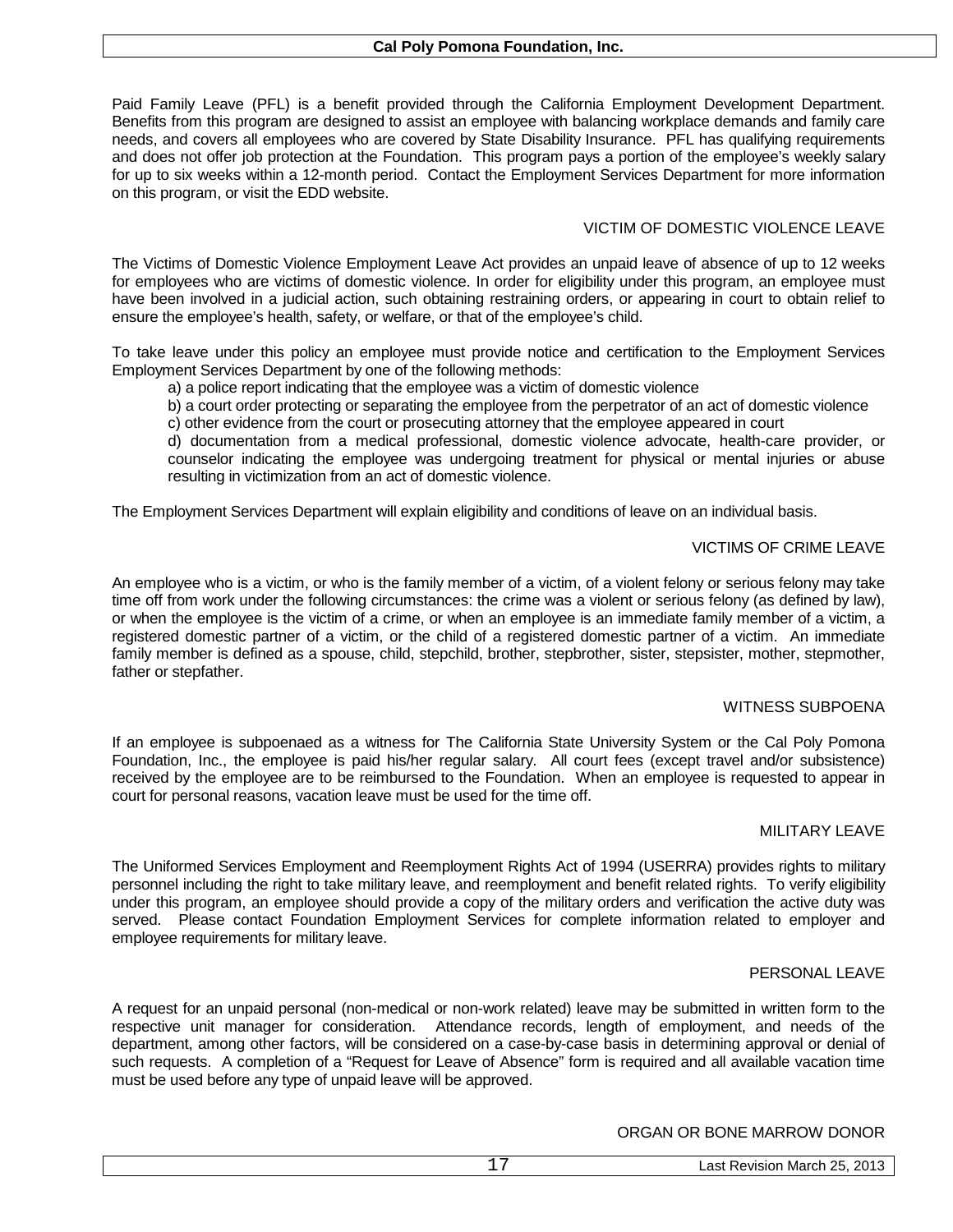An employee desiring to donate bone marrow or an organ to another person may have up to 5 days of paid sick or vacation time for bone marrow donations. Up to 30 paid days are available to an employee for an organ donation, of which the first 14 days will be deducted from any earned and unused sick or vacation time. Please discuss your specific situation with Employment Services prior to making any medical arrangements as restrictions do apply.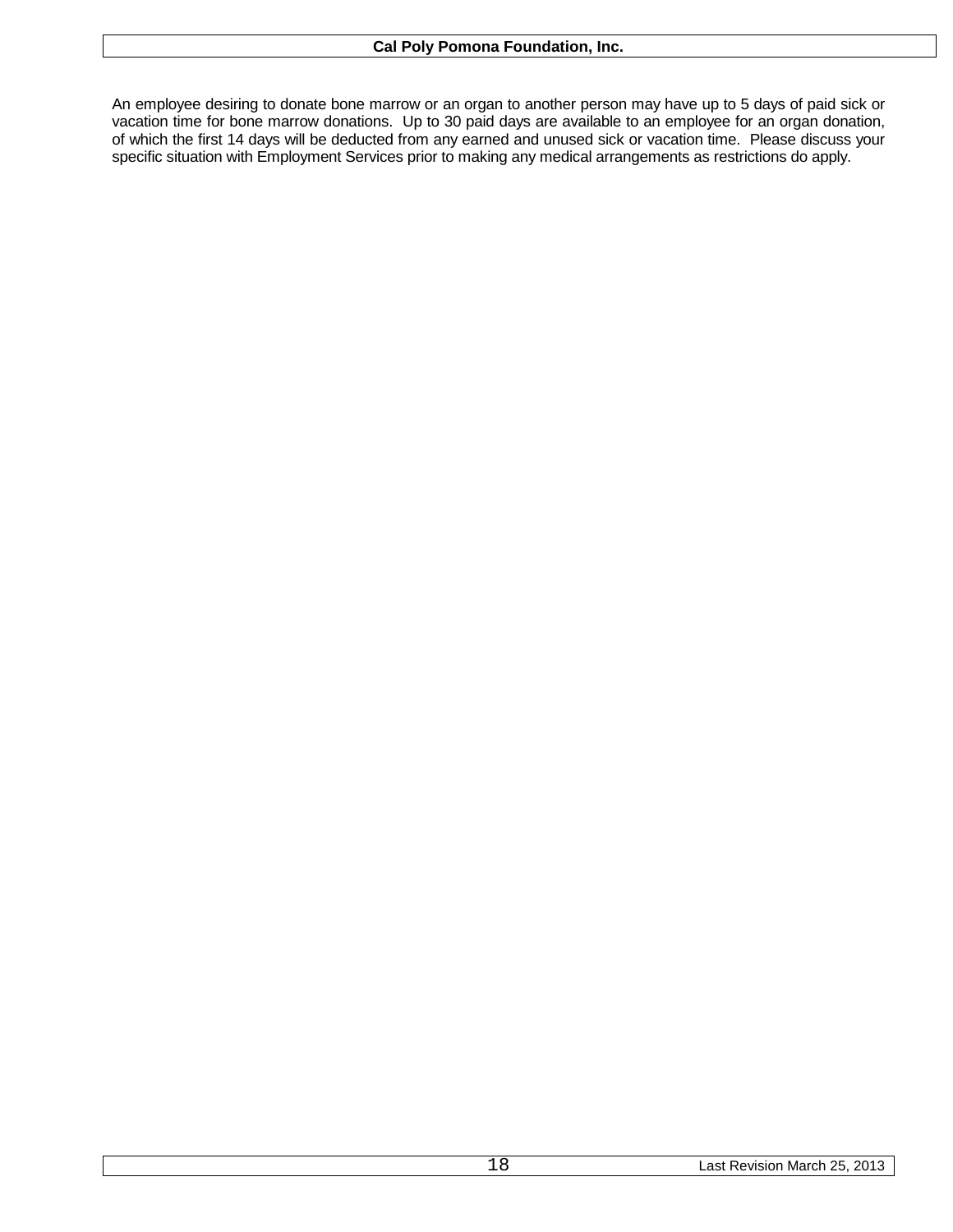# **TERMINATIONS AND REDUCTIONS IN WORK FORCE**

All employment with the Foundation is at-will and can be terminated at any time, with or without cause or prior notice by either the employee or the Foundation.

# LAYOFF (REDUCTIONS IN WORK FORCE)

Under some circumstances the Foundation may need to restructure or reduce its work force. If it becomes necessary to restructure our operations or reduce the number of employees, the Foundation will provide advance notice, if possible, to help minimize the impact on those affected. Generally, employees subject to layoff will be informed of the nature of the layoff and the foreseeable duration of the layoff.

In determining which employees will be subject to layoff, the Foundation will take into account, among other things, unit operational requirements, the skill of each individual impacted, their respective productivity, ability and past work performance, and where feasible, the employee's length of service.

The Foundation's Layoff Policy, Policy #208, outlines specific procedures to be followed. The Policy is designed to help provide stability of employment within the limits of projected financial resources and the service needs of the campus community. Complete information to this policy may be obtained from the Employment Services Department.

## SEASONAL/TEMPORARY LAYOFF

During the summer, extended break periods and other times employees may be placed on "temporary layoff". These layoffs are based on work available, and the skills and qualifications needed for the available work, and length of service is also a factor considered.

Those employees eligible for medical, dental and eye care benefits will continue to be eligible for group coverage under the Foundations programs during the seasonal/temporary layoff. Employees are required to continue to pay their portion of any monthly premiums for continued coverage. Accrued vacation time and personal holiday will be used during periods of temporary layoff. Vacation time or sick leave does not accrue during periods of layoff.

#### JOB ABANDONMENT

Failure to report to work on any scheduled day or during any scheduled period is unacceptable, and unless later excused, will result in disciplinary action. An absence of 3 scheduled work days or more constitutes job abandonment and is considered a voluntary resignation.

All Foundation owned property, keys, uniforms, identification badges, parking permits, etc. must be returned immediately upon separation of employment.

# RESIGNATIONS

The Foundation requests a written notice of resignation be provided to an employee's supervisor at least two weeks before their last day of work. The notice should state the last day the employee will be working and the reason for leaving.

All Foundation owned property, keys, uniforms, identification badges, parking permits, etc., must be returned on the last day of employment or sooner if requested by the Foundation. A "Separation Clearance" Form should be completed and signed during the exit interview with the Employment Services Department.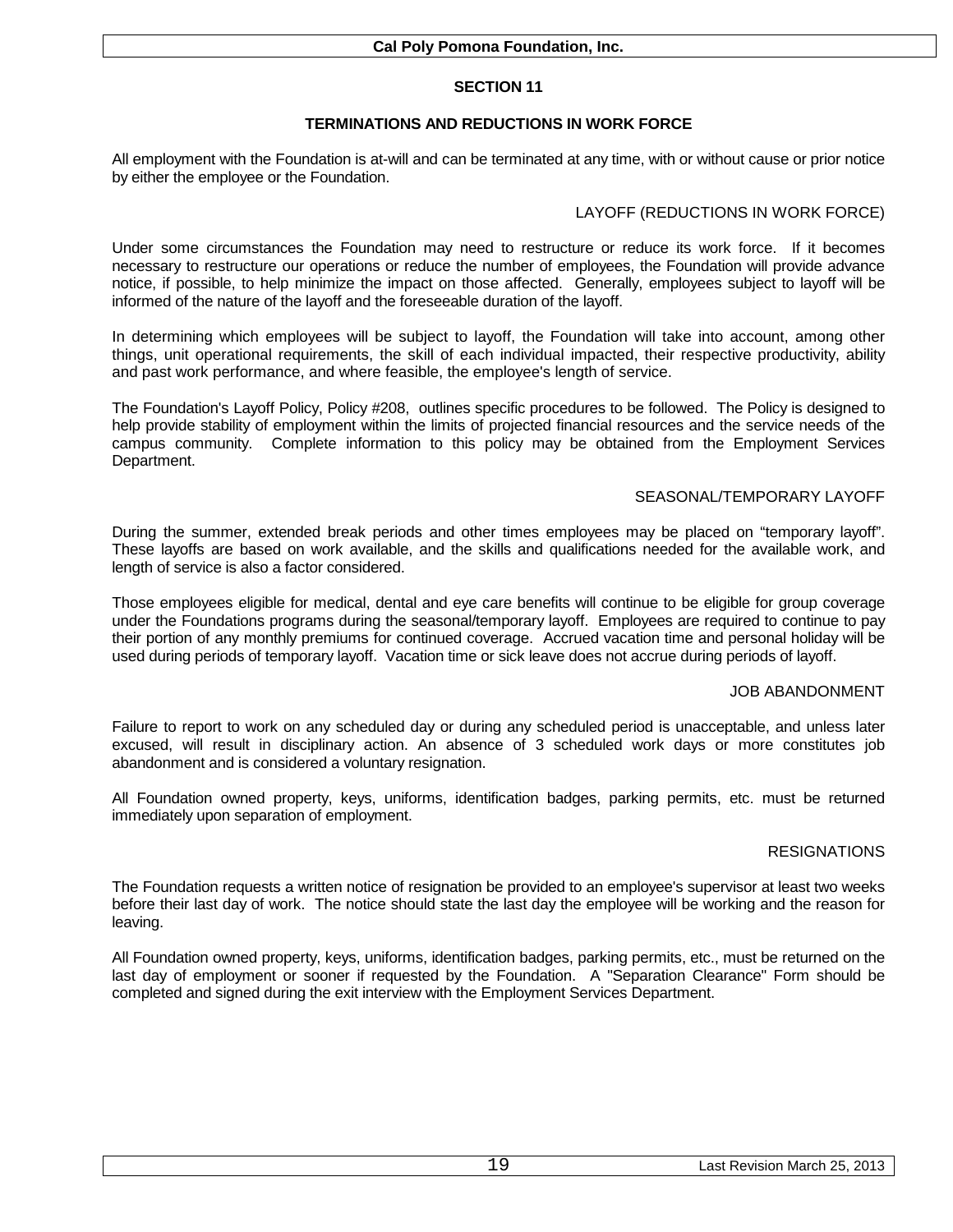# **WORKPLACE CONSIDERATIONS**

## SMOKE FREE WORKPLACE

Smoking is prohibited in all Foundation facilities or vehicles. The University and other campus entities follow this smoke free workplace policy and smoking is generally prohibited within 25 feet of any building on campus.

### ILLNESS AND INJURY PREVENTION PROGRAM

Every employee is responsible for the safety of him/herself as well as others in the workplace. To achieve our goal of maintaining a safe workplace, everyone must be safety conscious at all times. To help promote the concept of a safe workplace, the Foundation maintains an Injury and Illness Prevention Program. The Injury and Illness Prevention Program (IIPP) is available for review by employees in each work location.

Any work related injury, illness, or unsafe condition must be reported to the employee's supervisor immediately.

If injury occurs on the job, the employee must immediately report the injury to their supervisor. Unless it is an emergency, a "Medical Service Order" signed by the supervisor must be taken to the medical facility in order to receive treatment.

To return to work the employee must have a release from a physician and must follow any work restrictions until authorized to return to full duty. The employee is expected to keep the Employment Services Department informed of the progress of the injury.

## DRUG AND ALCOHOL ABUSE PROGRAM

The Foundation is concerned about the use of alcohol, illegal drugs or controlled substances as it affects the workplace. Use of these substances, whether on or off the job, can adversely affect an employee's work performance, efficiency, safety and health and therefore seriously impair the employee's value to the Foundation. In addition, the use or possession of these substances on the job constitutes a potential danger to the welfare and safety of other employees and exposes the Foundation to the risks of property loss or damage or injury to other persons.

Furthermore, the use of certain prescription drugs and/or over-the-counter drugs also may affect an employee's job performance and seriously impair the employee's ability to contribute to the success of the Foundation.

The following rules and standards of conduct apply to all employees while on the Cal Poly campus or during the workday (including meals and rest periods). The following are strictly prohibited:

- Possession of, use of or being under the influence of alcohol, illegal drugs or controlled substance while on the job.
- Driving a Foundation vehicle while under the influence of alcohol, illegal drugs or controlled substance.
- Distribution, sale or purchase of an illegal or controlled substance while on the job.

Violation of the above rules and standards of conduct will not be tolerated. The Foundation also may bring the matter to the attention of appropriate law enforcement authorities.

An employee's conviction on a charge of illegal sale or possession of any controlled substance while off Foundation property will not be tolerated because such conduct, even though off duty, reflects adversely on the Foundation.

Any employee who is using prescription or over-the-counter drugs that may impair the employee's ability to safely perform the job, or affect the safety or well being of others, must notify a supervisor of such use immediately before starting or resuming work.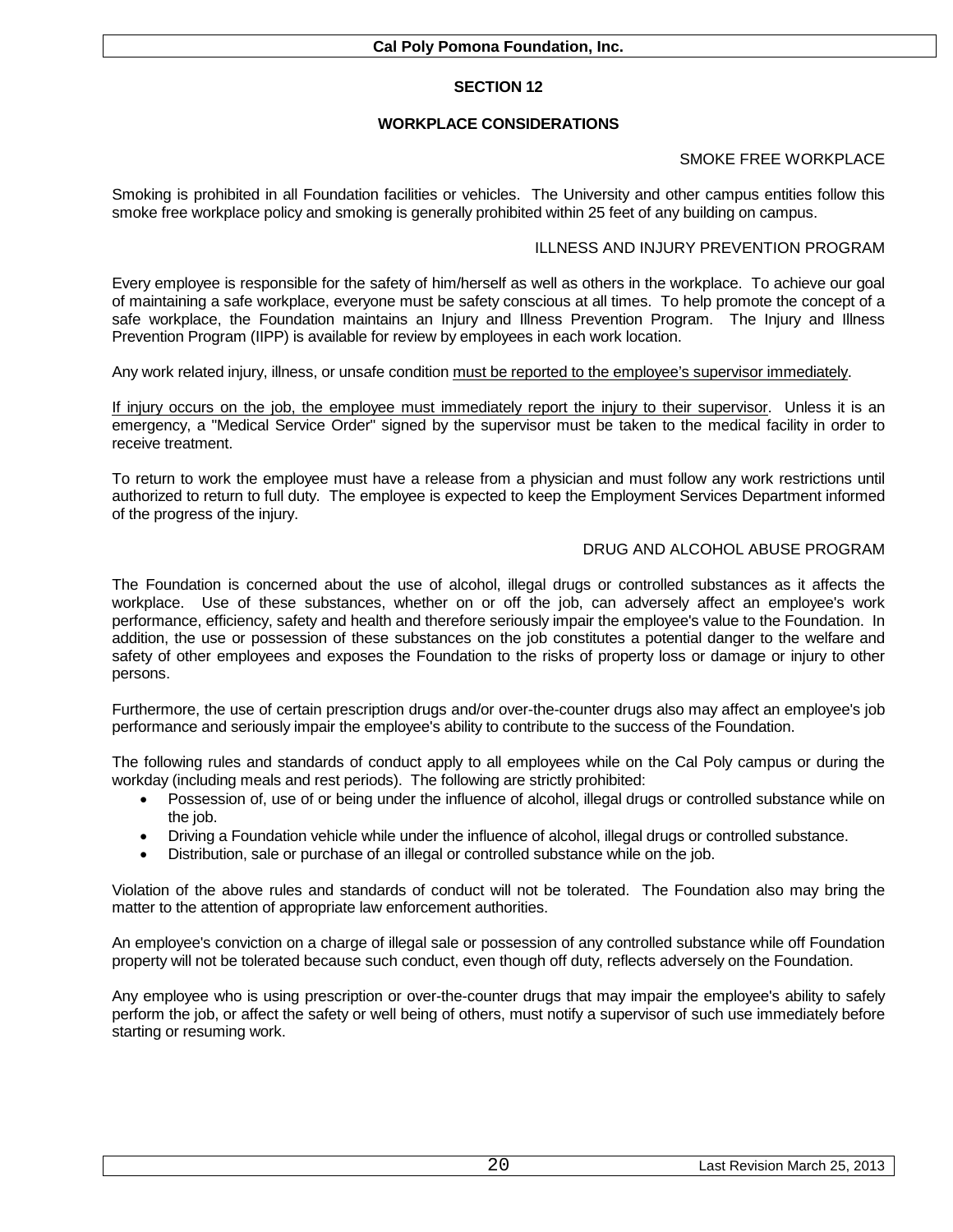# SOLICITATION AND DISTRIBUTION OF LITERATURE

In order to ensure efficient operation of our business and to prevent annoyance to employees, it is necessary to control solicitations and distribution of literature on the campus. The Foundation has established rules applicable to all employees governing solicitation, distribution of written material and entry onto the premises and work areas. All employees are expected to comply strictly with these rules. Any employee, who is in doubt concerning the application of these rules, should consult with his or her supervisor immediately.

No employee shall solicit or promote support for any cause or organization during his or her working time or during the working time of the employee or employees at whom such activity is directed.

Non-employees are not permitted to solicit or to distribute written material for any purpose on Foundation managed property unless approved by the Executive Director.

The above policy does not apply to approved activities permitted under the National Labor relations Act.

#### **KEYS**

Employees must follow security policies and procedures regarding all keys issued to them. The loss or misplacement of a key must be reported immediately. On the last day of employment, an employee must return all keys to the Employment Services Department.

# PHOTO IDENTIFICATION

Unless otherwise notified, all employees are required to have a Cal Poly Identification Bronco Card. ID cards are useful for borrowing books or other materials from the library, purchasing discount tickets for various venues, and to cash personal checks. ID cards are issued by the Admissions and Outreach Department (Enrollment Services) located in the Building #98, Second Floor. Please contact Enrollment Services at extension 3422 for their current schedule.

### PROPERTY, SECURITY, PRIVACY AND SEARCHES POLICY

Desks, storage areas, work areas, lockers, file cabinets, credenzas, all computer systems, office telephones, cell phones, pagers, transmission radios, modems, facsimile machines, duplication machines, and Foundation owned vehicles are the Foundation's property and must be used and maintained according to this policy. All such areas and items must be kept clean and are to be used only for work purposes except as provided in this policy. The Foundation reserves the right, at all times, and without prior notice, to inspect and search any and all Foundation property for the purpose of determining whether this policy or any other Foundation policy has been violated or whether such inspection and investigation is necessary for purposes of promoting safety in the workplace or compliance with state and federal laws. Such inspections may be conducted during or after business hours and in the presence or absence of the employee. At least two employees must be present during any inspection.

The Foundation's computer systems and other technical resources, including any voice mail, E-mail, or Internet access, cell phones, , PDA's, smart devices, and the like, are provided for the use in the pursuit of the Foundation's business and are to be reviewed, monitored and used only in that pursuit, except as provided in this policy. As a result, computer data, voice mail and E-mail are readily available to numerous persons. If, during this course of your employment, you perform or transmit work on the Foundation's computer systems or other technical resources, your work may be subject to the investigation, search and review of others in accordance with this policy. In addition, any electronically stored communications that you either send to or receive from others may be retrieved and reviewed where such investigation serves the legitimate business interests and obligations of the Foundation.

The Foundation recognizes that employees may occasionally find it necessary to use the Foundation's telephones for personal business. Such calls must be kept to a minimum and must be made only during break or lunch periods. All personal calls out of the local zone area and out-of-state telephone calls must be reported to your supervisor in a timely manner and charges remitted promptly. Each individual unit may have more specific policies or procedures in addition to this general policy.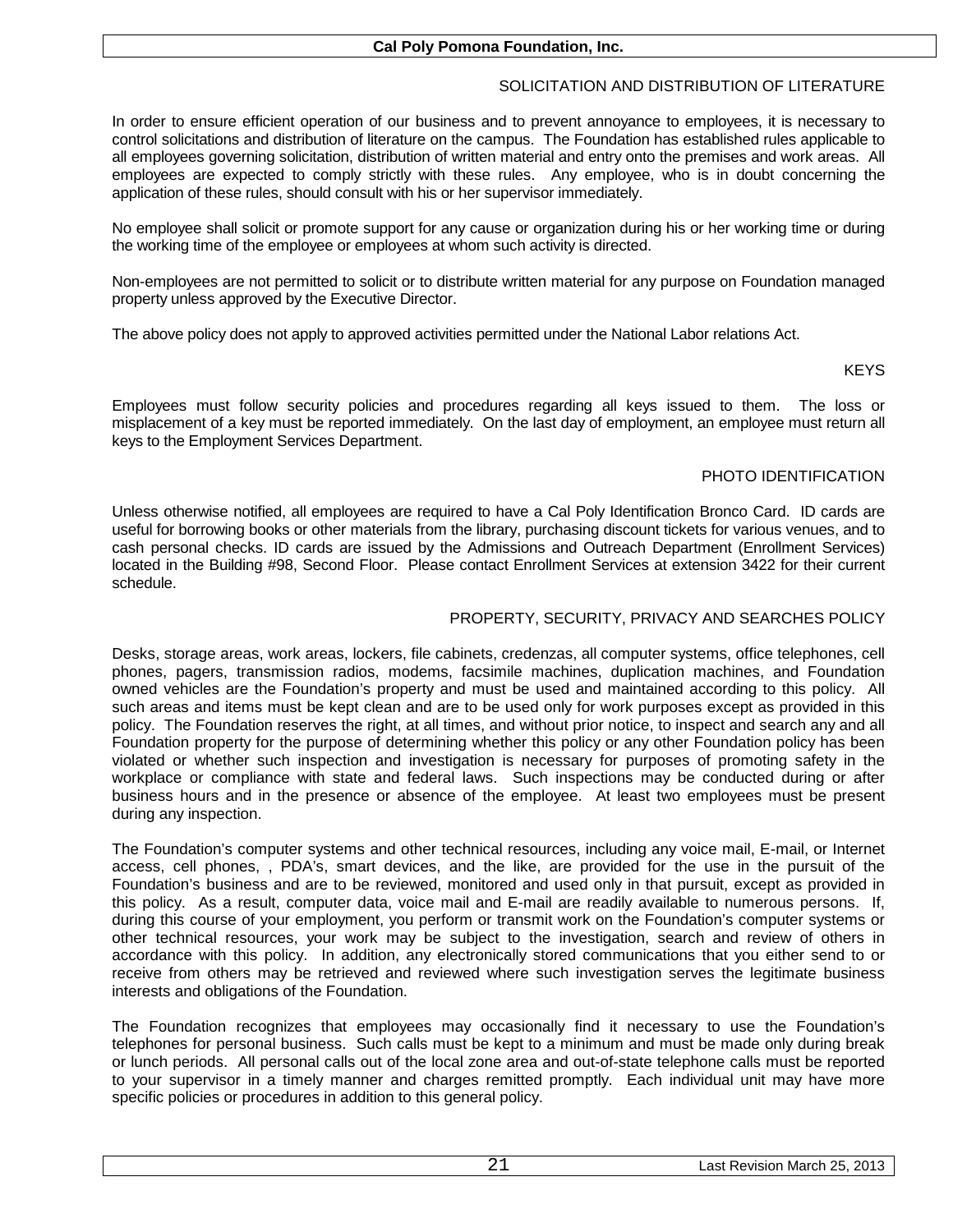Employees of the Foundation are not permitted to use Foundation's equipment for non-Foundation purposes without permission from their direct supervisors. The employee has no right of privacy as to any information or file maintained in or on the Foundation's property or transmitted or stored through the Foundation's computer systems, voice mail, E-mail, Internet access or other technical resources. For purposes of inspecting, investigating or searching employee's computerized files or transmissions, voice mail, or E-mail, Internet access or any other technical resources, the Foundation may override any applicable passwords or codes in accordance with the best interests of the Foundation, its employees, its clients, customers, visitors, all Foundation documents and communications are the property of the Foundation and may be reviewed and used for purposes that the Foundation considers appropriate.

Only Foundation employees may access files or programs, whether computerized or not, that they have permission to enter. Prior authorization must be obtained before any Foundation property may be removed from the premises. Unauthorized review, duplication, dissemination, removal, damage or alteration of files, passwords, computer systems or programs, or other property of the Foundation, or improper use of information obtained by authorized or unauthorized means, may be grounds for disciplinary action, up to and including discharge.

#### VOICEMAIL, E-MAIL AND COMPUTER DATA STORAGE SYSTEMS

The following are guidelines for all computer equipment including voice-mail, e-mail, computer systems usage and other electronic equipment, as well as an advisory concerning Foundation's access to and disclosure of messages and information stored on these systems.

All above listed equipment used by the Foundation are provided solely to further the Foundation's business operations in conjunction with California State Polytechnic University, Pomona. These systems and the information stored thereon are owned and belong to the Foundation. Although employee passwords may be used for company-oriented security reasons, the use of such passwords is not intended to assure employees that communications generated by or stored on these systems will be kept confidential. The Foundation maintains the right to access these systems and to retrieve information stored thereon at any time, and all employee passwords must be made known to the Foundation upon demand. Passwords/pass codes are the property of the Foundation and should be kept to appropriate language. These systems should not be used for personal communications.

Once again, employees should keep in mind that messages and all other data stored on the Foundation's voicemail, e-mail and computer systems is subject to access by the Foundation at any time, and is not to be considered confidential or private. We ask you to exercise good judgment in using these systems.

The appropriate use of the Foundation's voice-mail, e-mail, computer systems and other electronic equipment are as follows:

- Voice-mail, e-mail messages, as well as other computer-stored data, are considered business records and can be subpoenaed (and electronically retrieved, even after you "delete" them). Therefore, nothing should be included in a voice-mail or e-mail message that you would not consider putting in a memo format.
- Employees should delete unwanted voice-mail and e-mail messages as soon as practical and should log off when not using the computer system.
- Employees should exercise good judgment in the use of e-mail distribution lists; these lists are developed for the convenience of the addresses and unnecessary or frivolous messages should not be sent, thereby cluttering up user screens.

Although it is not possible to provide an exhaustive list of all types of misuse of company property, the following are some examples in which company property **must not** be used:

- Any illegal, discriminatory, threatening, harassing, abusive or offensive comments.
- Anything in conjunction with an employee's outside business endeavors or sales of any product or outside service (home products, cosmetics, etc.) or any activity that is inconsistent with Foundation goals and mission statement.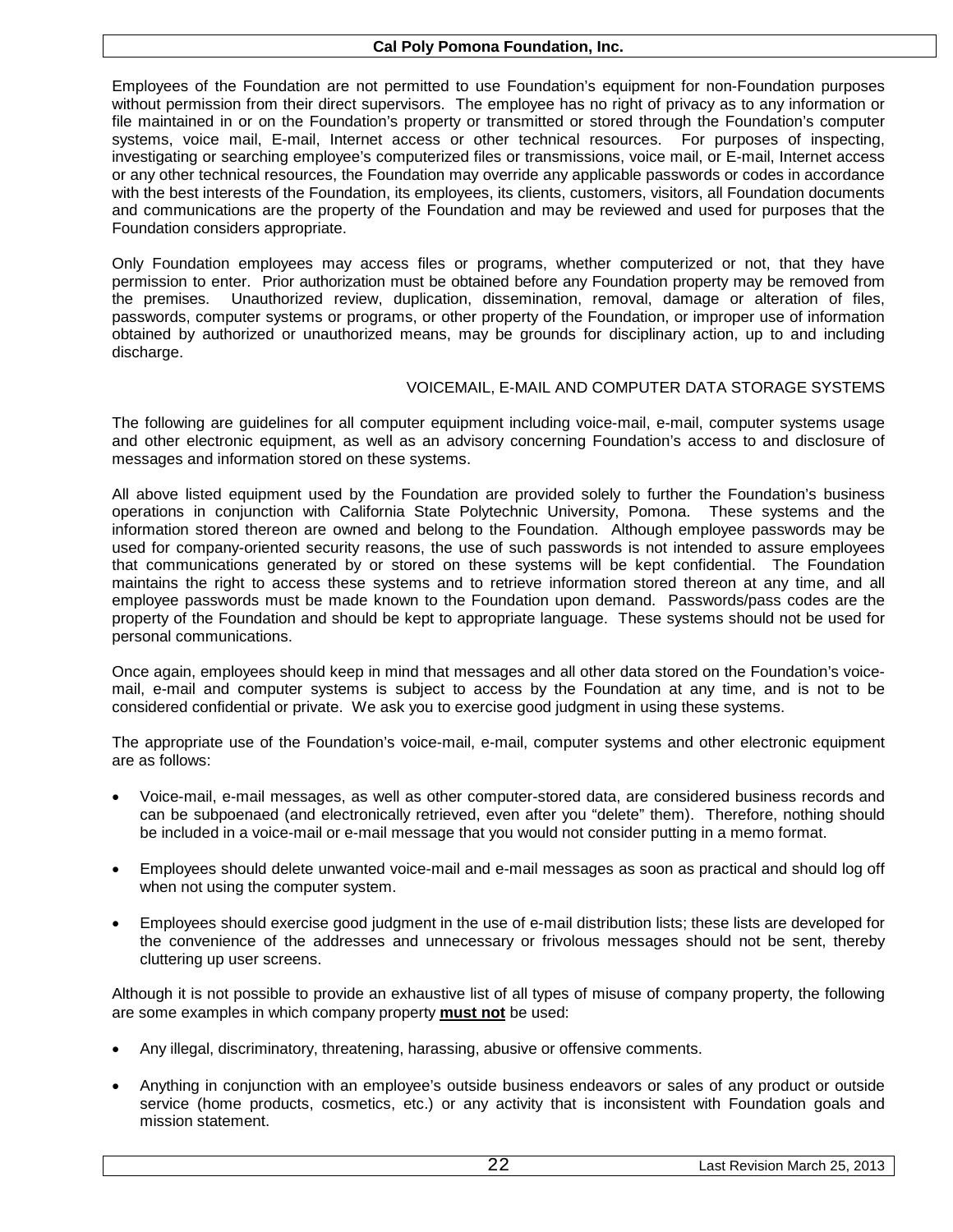- Anything in conjunction with commercial ventures, religious or personal causes or other similar non-jobrelated solicitations.
- Anything relating to such materials considered obscene, in poor taste, sexual, racial, pornographic, including downloading or forwarding of same.
- Messages relating to defamatory remarks.
- Messages related to political issues (i.e., encouraging or advocating a certain position, bill, etc.) unless there is a compelling business reason - prior approval for such messages (and their planned distribution list) must be obtained from the Executive Director of the Foundation.
- Messages or other communications violating a company policy or contrary to supervisory instructions.
- Gossip, including personal information about yourself or others, or forwarding messages under circumstances likely to embarrass the sender.
- Personal announcements (items for sale, requests for roommates, etc.), or other non-business related communications.

Any violations of these guidelines for use or other provisions of this policy may result in disciplinary actions, up to and including possible termination.

As previously noted, the Foundation's voice-mail, e-mail, computer systems and other electronic equipment are provided to facilitate the conduct of its business. All messages and other communications generated through and/or stored on these systems are considered business records. Employees who use the voice-mail, e-mail, and/or computer systems should understand that information stored on these systems cannot be considered confidential or private. Indeed, the Foundation reserves the right to access any voice-mail, e-mail and other computer-stored information at any time in the service of its legitimate business interests.

Employees should understand that the "delete" function of the Foundation's voice-mail, e-mail and/or computer systems does not necessarily "make the message or other information disappear." While deletions may occur at the user level, copies may remain on one of the system back-up files.

Under certain conditions, employees will need to communicate with clients and other external users via voicemail, e-mail and/or on the Internet. Employees are cautioned to exercise an additional level of discretion and sound judgment when communicating with third parties via these systems.

#### UNIFORM AND EQUIPMENT ISSUANCE AGREEMENT

Uniform or equipment items are provided by the Foundation at no cost to the employee who is required to wear such uniforms or utilize such equipment as a condition of their employment. Such uniforms and/or equipment are maintained by the Foundation. It will be the employee's responsibility for the maintenance, laundry and/or care of these uniform items unless otherwise stated. All uniform items must be kept neat and clean at all times, and all equipment must be kept in working order.

Employee will be asked to review and sign the Uniform and Equipment Issuance Agreement upon receipt of uniform and/or equipment items. This Issuance Agreement explains procedures for replacement of lost, destroyed or damaged uniforms or equipment, replacing of normal wear and tear items, cleaning and caring of articles, and returning of items upon separation.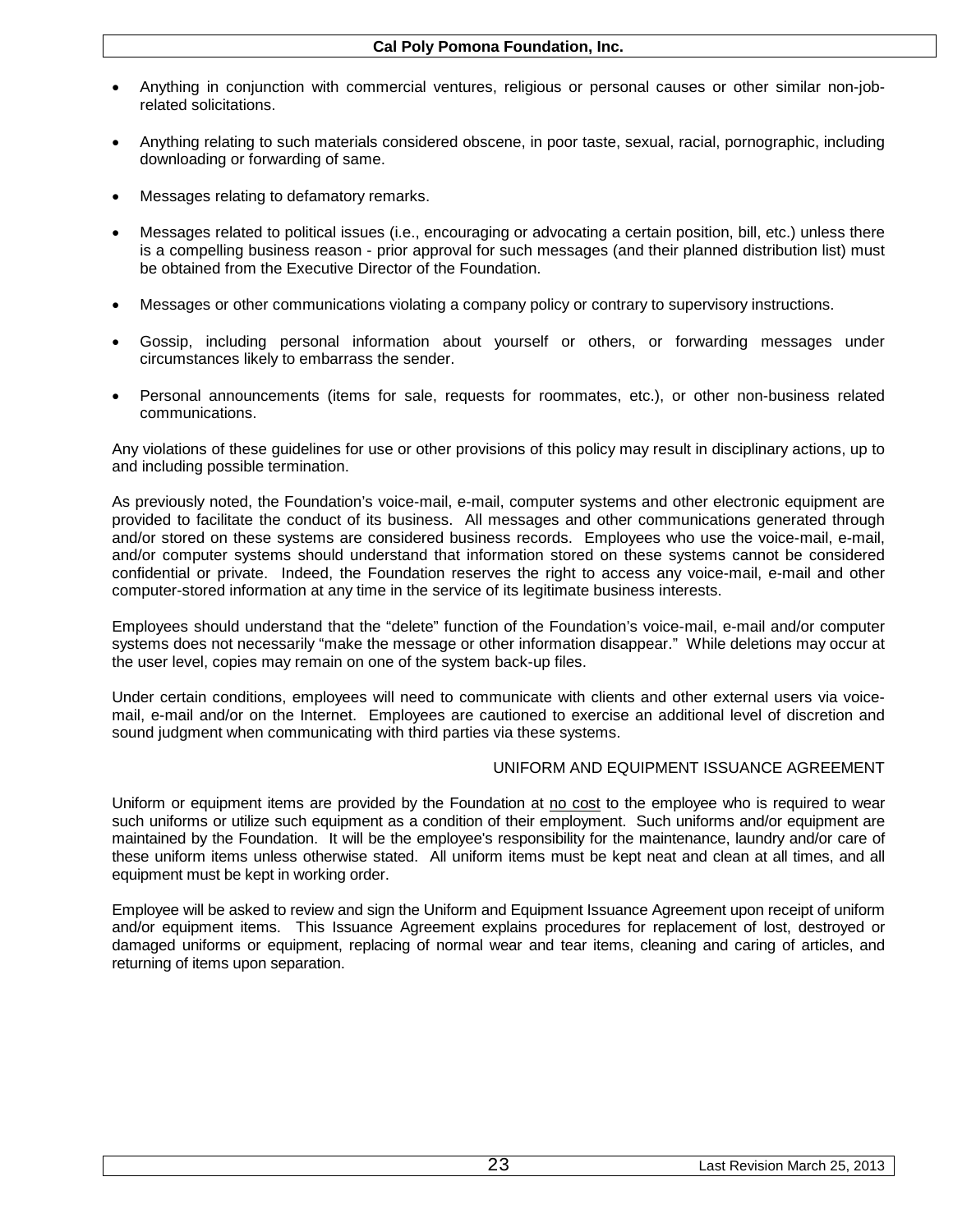# **STANDARDS OF CONDUCT**

# PERSONAL STANDARDS

Each employee is a representative of the Foundation. It is important for employees to use common sense in their dress and appearance and they are expected to present a positive and professional image at all times. Each employee must report to work properly groomed and wearing appropriate business clothing in a manner that is consistent with their responsibilities. Clothing should be neat and clean. Avoid clothing that might create a safety hazard, is a distraction in the work place, or is offensive to others.

Unit managers may develop more specific guidelines consistent with their operation.

If an employee reports to work with inappropriate attire or does not meet the grooming standards, unit managers have the obligation to take the necessary steps to correct those deficiencies. An example of a necessary step is for the manager to ask the employee to change into acceptable attire. In this example, an employee may be required to go back home, change into acceptable work attire, and then return to work.

If an employee is in dispute with the unit manager's determination, the employee may appeal to the Director of Employment Services, or Executive Director or his/her designee for a final determination.

## CUSTOMER RELATIONS

The Foundation exists to provide services to campus customers. All employees are expected to be polite, courteous, professional, prompt and attentive to every customer.

Our customers are defined as students, employees of the University, the general public and co-workers of the Foundation. When a situation arises where the employee does not feel comfortable or capable of handling any problems that might arise, the supervisor should be called immediately.

# REPORTING ABSENCES OR TARDINESS

Generally, an employee's supervisor will provide instructions for reporting absences according to procedures established by the respective department. If an employee is unable to report to work, or when an employee expects to be more than 30-minutes late, that employee must notify their supervisor, or notify the person the supervisor has designated to receive such calls. Such notice should be given as far in advance as possible so that the supervisor can obtain a replacement or reschedule the department's work.

Employees also must inform their supervisor of the reason and expected duration of any absence. In those rare cases when an employee is unable to reach their immediate supervisor, they should contact their supervisor's boss, and when the employee cannot contact that person, the employee should immediately contact the Employment Services Department.

Unforeseen absences due to emergency's or other uncontrollable circumstances must be reported as soon as possible along with an estimate on when the employee expects to return to work. In cases, where more than one day absence occurs, an employee is required to provide a daily status to their supervisor.

Planned absences must be arranged in advance and approved by your supervisor. All absences are subject to supervisory approval.

Instances of failure to call-in may be grounds for corrective discipline and can result in termination of employment. If an employee fails to report for work without any notification to the employee's supervisor for a period of three consecutive working days, the Foundation will consider that employee as resigned without notice as of the close of the business on the third day.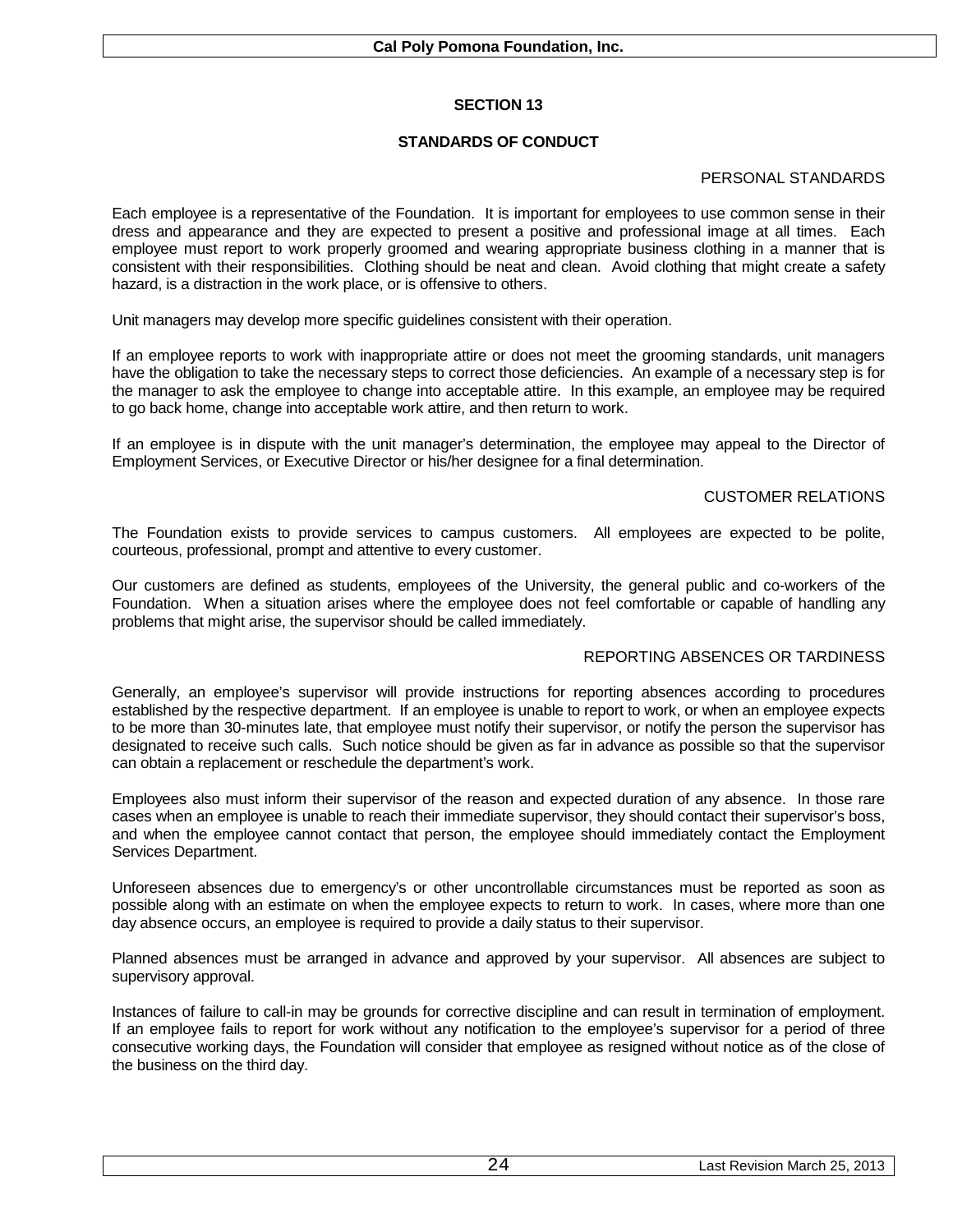# ATTENDANCE AND PUNCTUALITY

As an employee of the Foundation, each employee is expected to be punctual and to have regular attendance. Tardiness and unplanned absences cause problems for co-workers and may negatively impact the services we provide to our customers.

Employees are expected to report to work fully prepared for their job duties. Employees are also expected to remain at work for their entire work schedule, except for meal and rest periods or when required to leave on authorized Foundation business.

Late arrival, early departure or other absences from scheduled hours are disruptive and must be avoided.

Excessive absenteeism (unexcused) may be grounds for corrective discipline and/or up to and including termination of employment. Each situation of excessive absenteeism or tardiness shall be evaluated on a case-by-case basis.

# CONFIDENTIALITY/TRADE SECRETS

Those employees having access to confidential information and trade secrets have an obligation to safeguard all such information obtained in connection with his/her employment. Each employee is responsible to safeguard such information and in no way reveal or divulge any such information except when it is necessary to do so in the performance of their job duties. Access to confidential information and trade secrets should be on a "need-to-know" basis and must be authorized by management. It is each individual's responsibility to take due care in securing confidential information and trade secrets. Any attempts of bribery must be reported immediately to the Employment Services Director or the Executive Director. Any breach of this practice can lead to disciplinary action including termination of employment.

## CONFLICT OF INTEREST

Situations of actual or potential conflict of interest are to be avoided by all employees. Any type of involvement with a competitor, supplier or subordinate employee of the Foundation, which impairs an employee's ability to exercise good judgment on behalf of the Foundation, creates an actual or potential conflict of interest.

An employee involved in any of the types of relationships or situations described in this policy which creates a real or perceived conflict of interest should immediately and fully disclose the relevant circumstances to his/her immediate supervisor, or any other appropriate supervisor, for a determination as to whether a potential or actual conflict exists. If an actual or potential conflict is determined, the Foundation may take whatever corrective action appears appropriate according to the circumstances. Failure to disclose facts shall constitute grounds for disciplinary action including termination of employment.

#### PROHIBITED CONDUCT

Like all organizations, the Foundation requires order and discipline to succeed and to promote efficiency, productivity and cooperation among employees. For this reason, it may be helpful to identify some further examples of types of conduct that are impermissible and that may lead to disciplinary action, including termination of employment. Although it is not possible to provide an exhaustive list of all types of impermissible conduct and performance, the following are some common examples:

- Theft, dishonesty, including fraudulent or destructive use of Foundation or University property.
- Fraud in securing Foundation employment.
- Falsification of time records.
- Falsification of individual's application required by the Foundation.
- Conviction of any felony under Federal or California State Law.
- Unsatisfactory performance.
- Excessive or unauthorized absences or tardiness.
- Insubordination (failure to recognize or accept the authority of a manager or administrator).
- Fighting, intimidating, threatening other persons or provoking such action.
- Physical or mental unfitness for the position.
- Unsafe or hazardous work actions.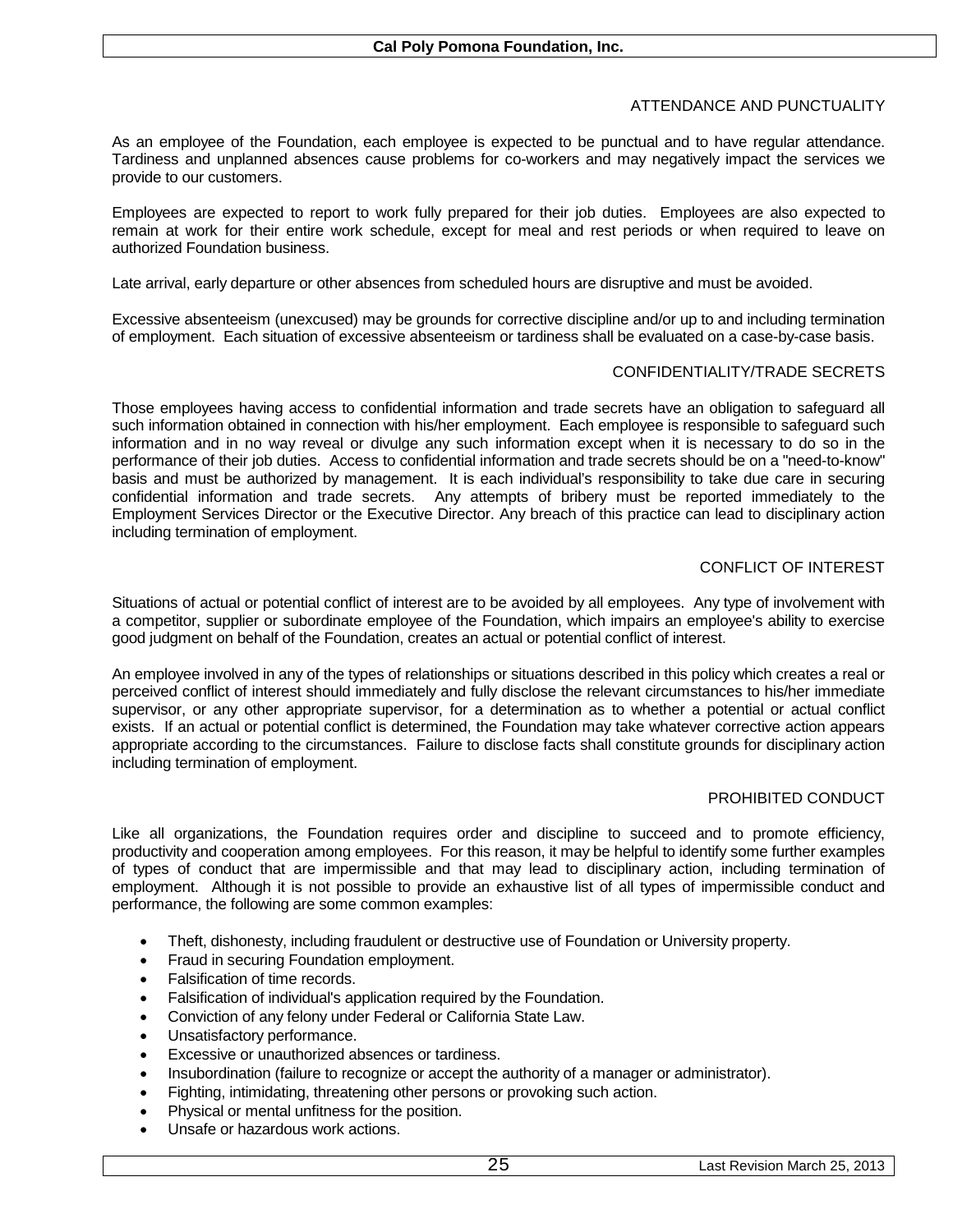### **Cal Poly Pomona Foundation, Inc.**

- Violation of unit or Foundation policies or procedures.
- Bearing of firearms or other weapons while on campus.
- Making threats or engaging in violent activities.
- Any action that affects the welfare of other employees or the service of the Foundation.

It should be remembered that employment continues only upon the mutual consent of the employee and the Foundation. Accordingly, either the employee or the Foundation can terminate the employment relationship at will, at any time, either with or without cause or advance notice.

## DISCIPLINARY ACTION

Disciplinary action may consist of verbal warning, written warning, suspension and/or immediate discharge, or any combination of these steps, depending on the specific situation. For example, in one situation a verbal warning is appropriate and given to the employee, while in another situation, no verbal warning is given but instead, the employee is immediately suspended.

#### BUSINESS CONDUCT AND ETHICS

No employee may accept a personal gift or gratuity having a value of more than \$25 from any vendor, supplier or other person doing business with the Foundation as it may give the appearance of influence regarding their business decision, transaction or service. Employees who may receive premiums, samples or free specials as a result of buying or business activities is required to turn such items over to their unit manager for disposition.

Expenses paid by such persons, vendors or suppliers for business meals, trips or any other item of value should be discussed with Foundation senior management in advance of receipt.

Vendors, suppliers and all other persons doing business with the Foundation should be advised of this policy against the receipt of gifts or gratuities.

The Foundation's Ethics Policy is based on three fundamental elements: (1) to create and maintain a culture of honesty and high ethics, (2) to evaluate the risks of fraud and implement the processes, procedures and controls needed to eliminate or reduce the opportunities for fraud, and (3) to develop an appropriate oversight process. It is the responsibility of the entire Foundation management team to implement and monitor these activities. A complete copy of the Foundation's Ethics Policy may be obtained by contacting Foundation Administration or by viewing them on Foundation's website.

# WORKPLACE VIOLENCE

#### *(Zero Tolerance)*

The Foundation is dedicated in providing a safe workplace for all employees and the campus community. The Foundation and the University have a zero tolerance for all threats or acts of violence. To ensure a safe workplace and to reduce the risk of violence, all employees should review and understand all provisions of this workplace violence policy. The complete policy is available in the Employment Services Department and on the Foundation's website.

Any potentially dangerous situations must be reported immediately to a supervisor or the Employment Services Department. Reports can be made anonymously and all reported incidents will be investigated. Reports or incidents warranting confidentiality will be handled appropriately and information will be disclosed to others only on a need-to-know basis. The Foundation will actively intervene at any indication of a possibly hostile or violent situation.

The Employment Services Department takes reasonable risk reduction measures by conducting background investigations and reference checks on new full time employees to reduce the risk of hiring individuals with a history of violent behavior.

The Foundation participates in the University's proactive program in establishing a climate in which individuals know how and when to respond to the threat of violence.

Threats, threatening conduct, or any other acts of aggression or violence in the workplace will not be tolerated. Any employee determined to have committed such acts will be subject to disciplinary action, up to and including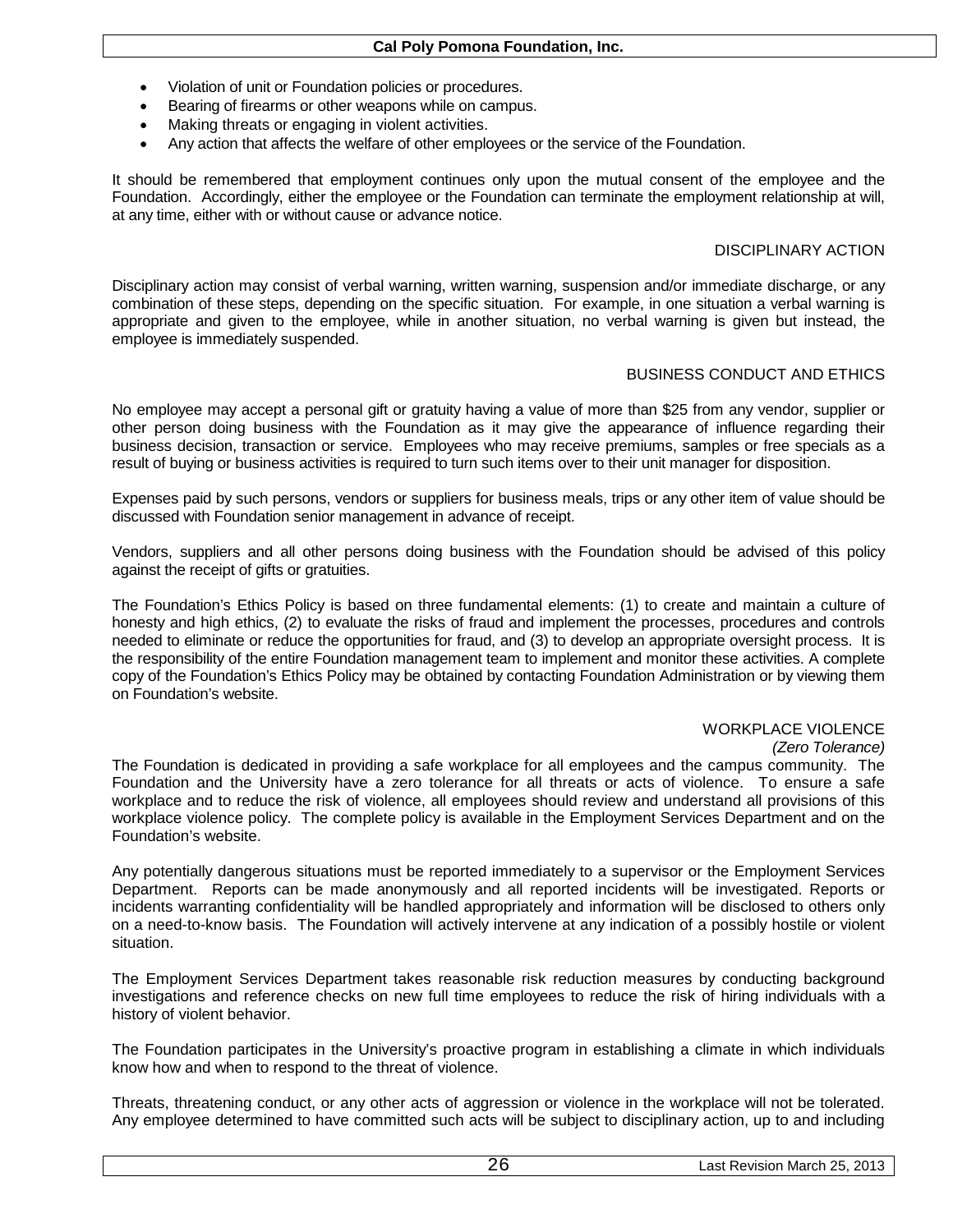termination of employment, expulsion from the University, or civil or criminal prosecution, as appropriate. Nonemployees engaged in violent acts on the campus will be reported to the proper authorities and fully prosecuted.

### NO HARASSMENT OR DISCRIMINATION

*(Zero Tolerance)*

#### General Overview

Everyone deserves to be treated with respect. The Foundation takes unlawful harassment and unlawful discrimination seriously and encourages individuals to report any incidents to his or her supervisor or the Employment Services Director. No employee shall be discriminated or retaliated against in any way by the Foundation for reporting incidents of this nature.

If unlawful harassment or unlawful discrimination occurs, when possible, confront your harasser and try to persuade him/her to stop. If the person refuses to stop, report the complaint directly to the Director of Employment Services at 869-2958.

Employment Services will investigate all such incidents and recommend necessary action, including discipline. The Board approved policies are 209 and 211 and are available on the Foundation's website.

## NONDISCRIMINATION POLICY

The Foundation is committed to equal opportunity for all, regardless of race, color, national origin, gender, age, marital status, religion, disability, sexual preference, or veteran status. The Foundation's policy addresses equal opportunity in employment and recruitment. See Policy #209 for additional details.

The Foundation does not discriminate on the basis of race, color, national origin, gender, physical disability, sexual orientation, or veteran status in any of its programs or activities it conducts.

Persons who are aggrieved may pursue a complaint or seek information by contacting the Director of Employment Services, 909.869.2958, or the Foundation Executive Director.

### SEXUAL HARASSMENT

Sexual harassment refers to the unwanted imposition of sexual attention usually in the context of a relationship of unequal power, rank, or status, as well as the use of one's position of authority in the Foundation to bestow benefits or impose deprivations on another. This applies equally to all employees, students, and managers at the Foundation. Harassment includes verbal, nonverbal, and/or physical conduct that has the intent or effect of unreasonable interference with individuals' or groups' work performance. This may also include actions that create an intimidating, hostile, or offensive working environment. Both men and women can be the victims of sexual harassment. Discrimination on the basis of sex is prohibited by Title VII of the Civil Rights Act as well as California laws. Sexual harassment is a violation of Section 703 of Title VII. Review Policy #211 for additional information.

#### RACE, COLOR, NATIONAL ORIGIN

The Foundation complies with the requirements of Title VI and Title VII of the Civil Rights Act of 1964 as well as other applicable federal and state laws prohibiting discrimination. No person shall, on the basis of race, color, or national origin be excluded from participation in, be denied the benefits of, or be otherwise subjected to discrimination in any program of the Foundation.

**DISABILITY** 

The Foundation does not discriminate on the basis of disability in treatment or employment in its programs and activities. Section 504 and 508 of the Rehabilitation Act of 1973, the Americans with Disabilities Act of 1990, and various state laws prohibit such discrimination. The Director of Employment Services has been designated to coordinate the efforts of the Foundation to comply with all relevant disability laws. Inquiries concerning compliance may be addressed to Dennis Miller, Director of Employment Services, 909-869-2958.

If any employee has special needs as addressed by the Americans with Disabilities Act (ADA), please contact the Director of Employment Services at 869-2958; reasonable efforts will be made to accommodate your special needs.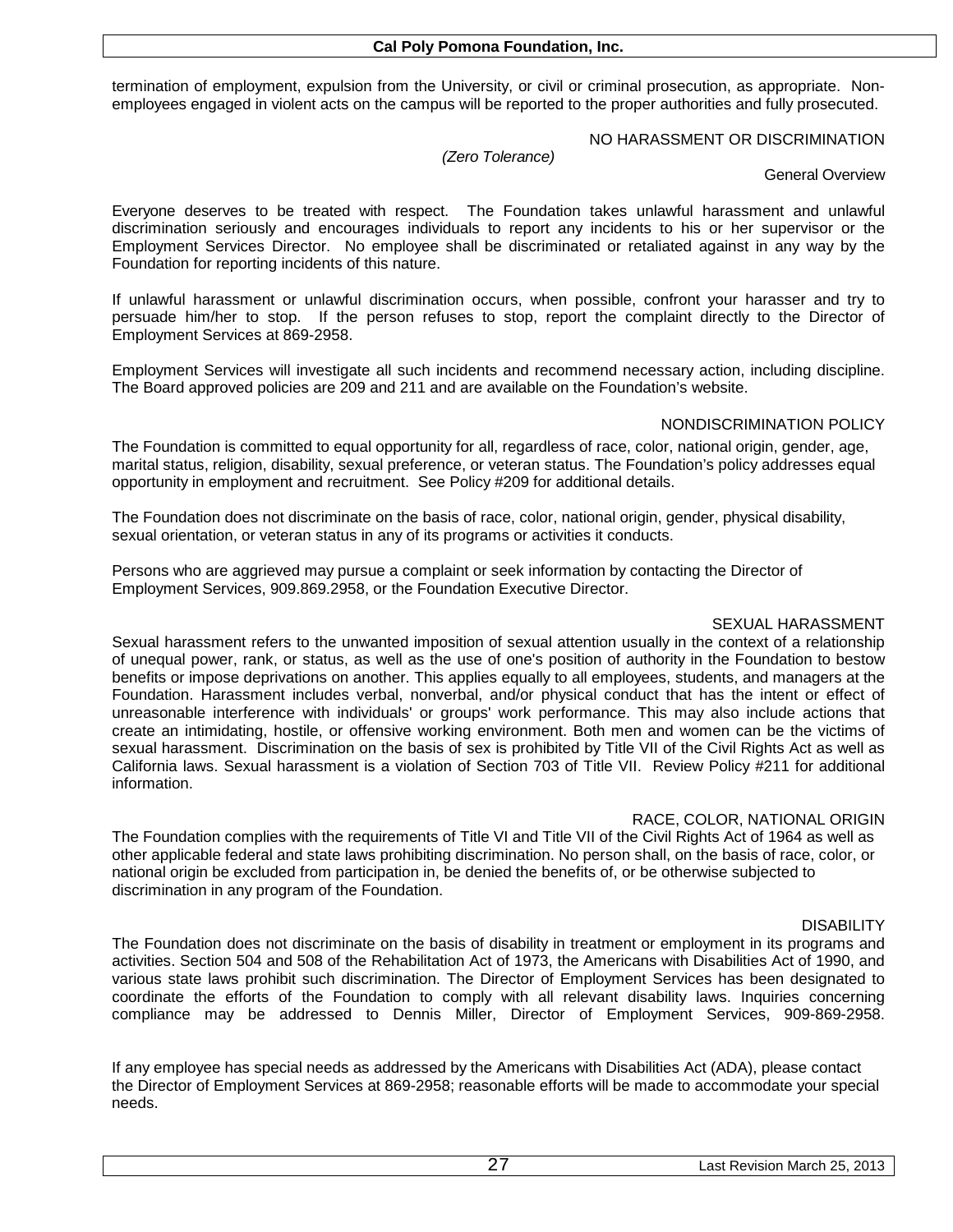### **Employees who believe they have been subject to unlawful harassment or unlawful discrimination under any of the above areas should contact the Director of Employment Services, 909-869-2958, or the Foundation Executive Director.**

# WHISTLE BLOWER PROTECTION

Foundation employees are prohibited from engaging in any improper governmental activities or activities that create significant threats to the health and/or safety of the campus community in the performance of their work duties. Foundation employees and applicants for Foundation employment should be free to report waste, fraud, abuse of authority, violation of law, or threat to public health at the Foundation without fear of retribution. No individual who makes a protected disclosure or participates in an investigation concerning allegations of improper governmental activity or the existence of a condition that may significantly threaten the health or safety of employees or the public shall for that reason be subjected to personnel action in addition to any penalty or civil liability provided by law. Employees or applicants for employment who believe that they have suffered reprisal, retaliation, threats, coercion or similar acts for having made a protected disclosure may file a written retaliation complaint with their supervisor, manager or directly with the Foundation Employment Services Department at extension 2958, 2953, or 4378. The complaint alleging retaliation must be signed by the complainant and contain a sworn statement that the contents of the written complaint are true or believed by the complainant to be true, under penalty of perjury.

## COOPERATION DURING AN INVESTIGATION

Although uncommon, it can become necessary for any employee to become involved in an internal investigation regarding a suspected policy violation. At all times, all Foundation employees have a "duty to cooperate" in any Foundation related investigation. In the unlikely event an employee fails to cooperate in any such investigation, or where an employee gives false or misleading information, or impedes the investigative process, the employee may become subject to disciplinary actions which could include a wide range of actions up to and including a separation from employment.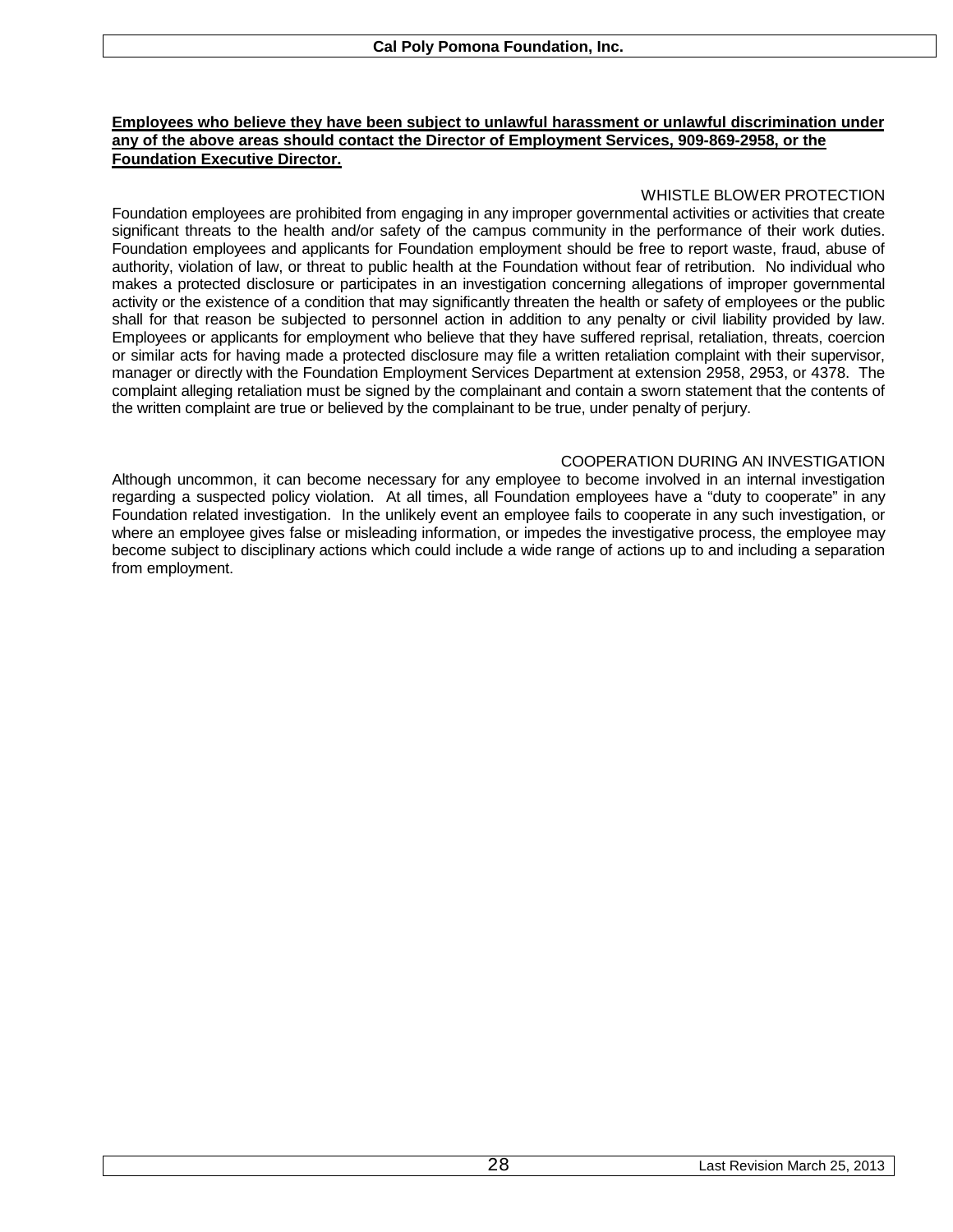# **CONFLICT RESOLUTION**

The Conflict Resolution Policy, Policy #206 as posted on the Foundation's website, provides employees with a formal procedure for the resolution of problems arising in the course of their employment in a fair and orderly fashion if such problems cannot be resolved informally.

The employee should first discuss the problem with their immediate supervisor. If the meeting does not resolve the problem, the problem should be stated in writing to the immediate supervisor or unit manager. If the employee is not satisfied with the supervisor's written response, the employee may appeal in writing to higher levels of authority.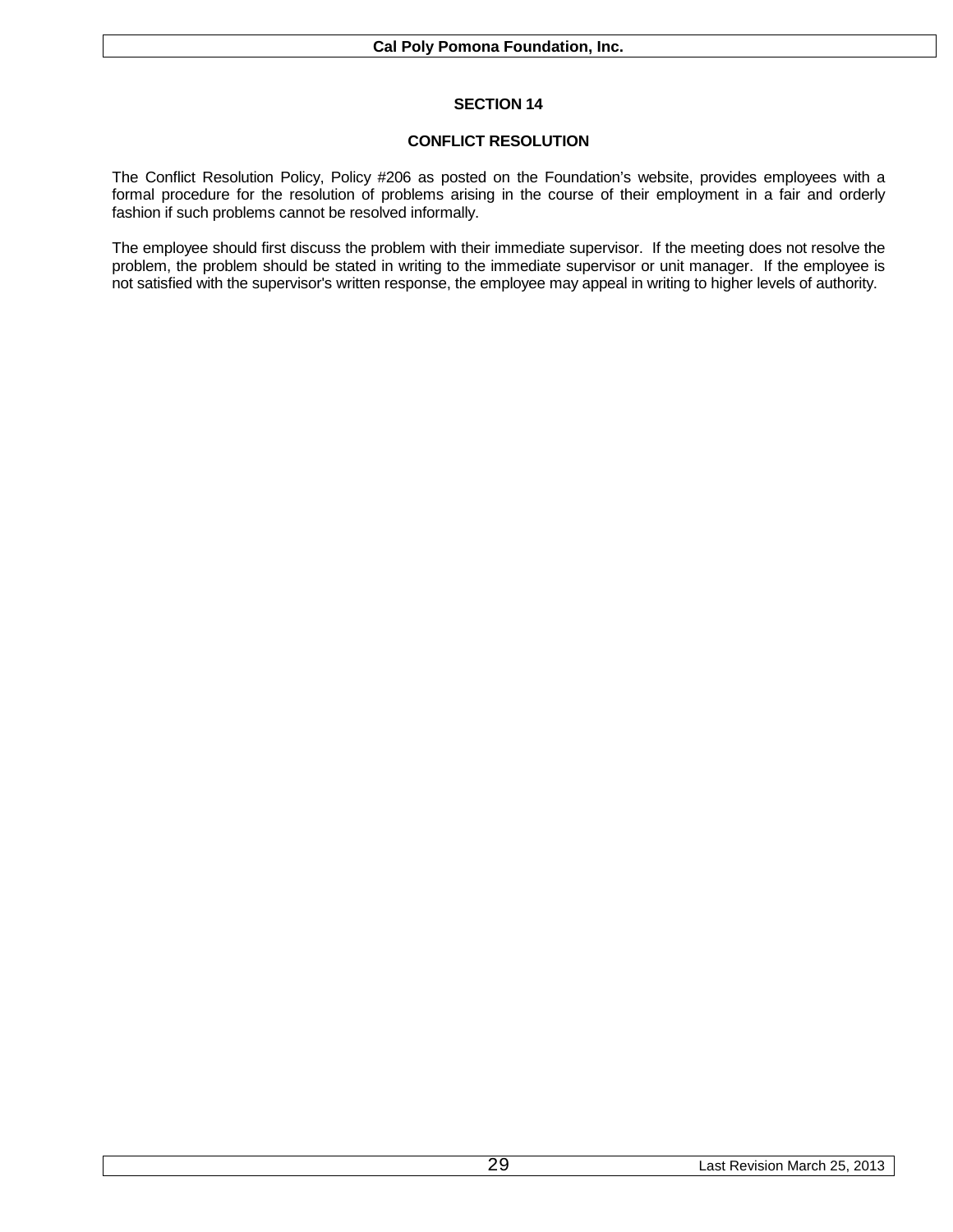# **PERSONNEL RECORDS**

## RIGHT TO REVIEW

Employees have a right to inspect certain documents in their personnel file - in the presence of a Foundation Employment Services Representative at a mutually convenient time. A written request should be presented to a representative of the Employment Services Department to review records. Copies of documents are not permitted with the exception of documents that have been previously signed by the employee. An employee may add their version of any disputed item to the personnel file.

# EMPLOYEE REFERENCES OR VERIFICATIONS

All requests for references or employment verifications must be directed to the Employment Services Department. No other manager, supervisor or employee is authorized to release references or employment verifications for current or former employees.

Generally, the Foundation's practice relating to references or employment verification for current or present employees is to confirm the employee's name, position title, dates of employment, rate of pay, and whether or not the employee is eligible for re-hire.

This policy is not intended to interfere with the ability of a unit manager to issue letters of reference when requested by individual current or former employees. Letters of reference, if so written, are voluntary and should not be written on Foundation letterhead.

# CHANGE OF PERSONAL RECORD INFORMATION

It is each employee's responsibility to update their personal information whenever a change of address, telephone number, or other important personal information has been changed. All active employees may access Kronos Self-Service to update their personal information.